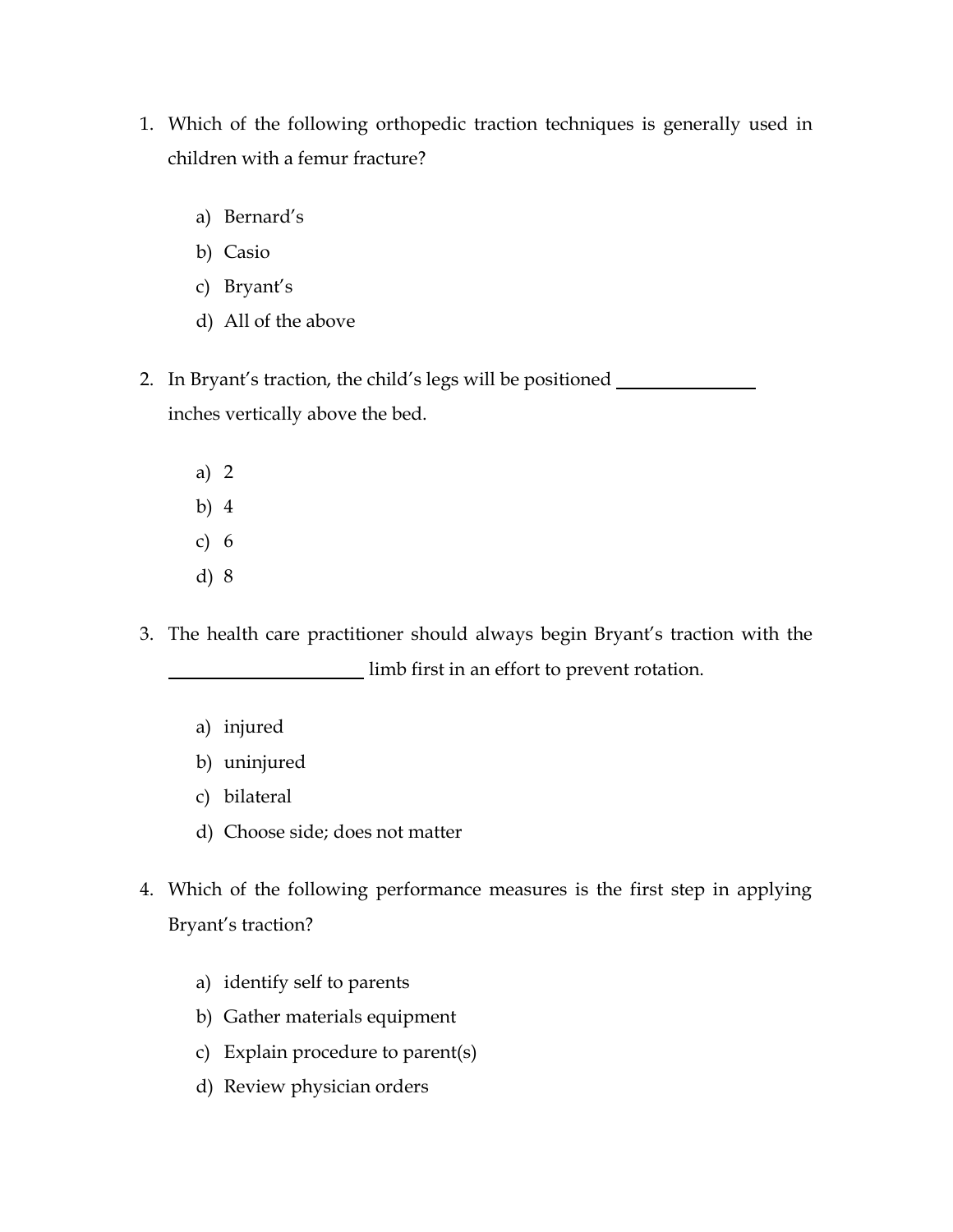- 5. A Long Arm Hanging Cast is applied with the wrist in degrees of dorsal extortion?
	- a) 0-15
	- b) 15-30
	- c) 30-45
	- d) None; Wrist should be flexed
- 6. Long Arm Hanging Casts should be applied with the elbow in which of following position (s)?
	- a) Full extension
	- b) 45 degrees Flexion
	- c) 90 degrees Flexion
	- d) Any of the above
- 7. A Long Arm Hanging Cast will accomplish which of the following when applied correctly?
	- a) Eliminate wrist rotation
	- b) Allows free ROM of thumb & fingers
	- c) Eliminate ulnar/radial deviation
	- d) All of the above
- 8. During cast application, an exothermic reaction is/are:
	- a) A response between water & fiberglass
	- b) safe & common occurrence
	- c) warm initially & will cool within 2-5 minutes
	- d) All of the above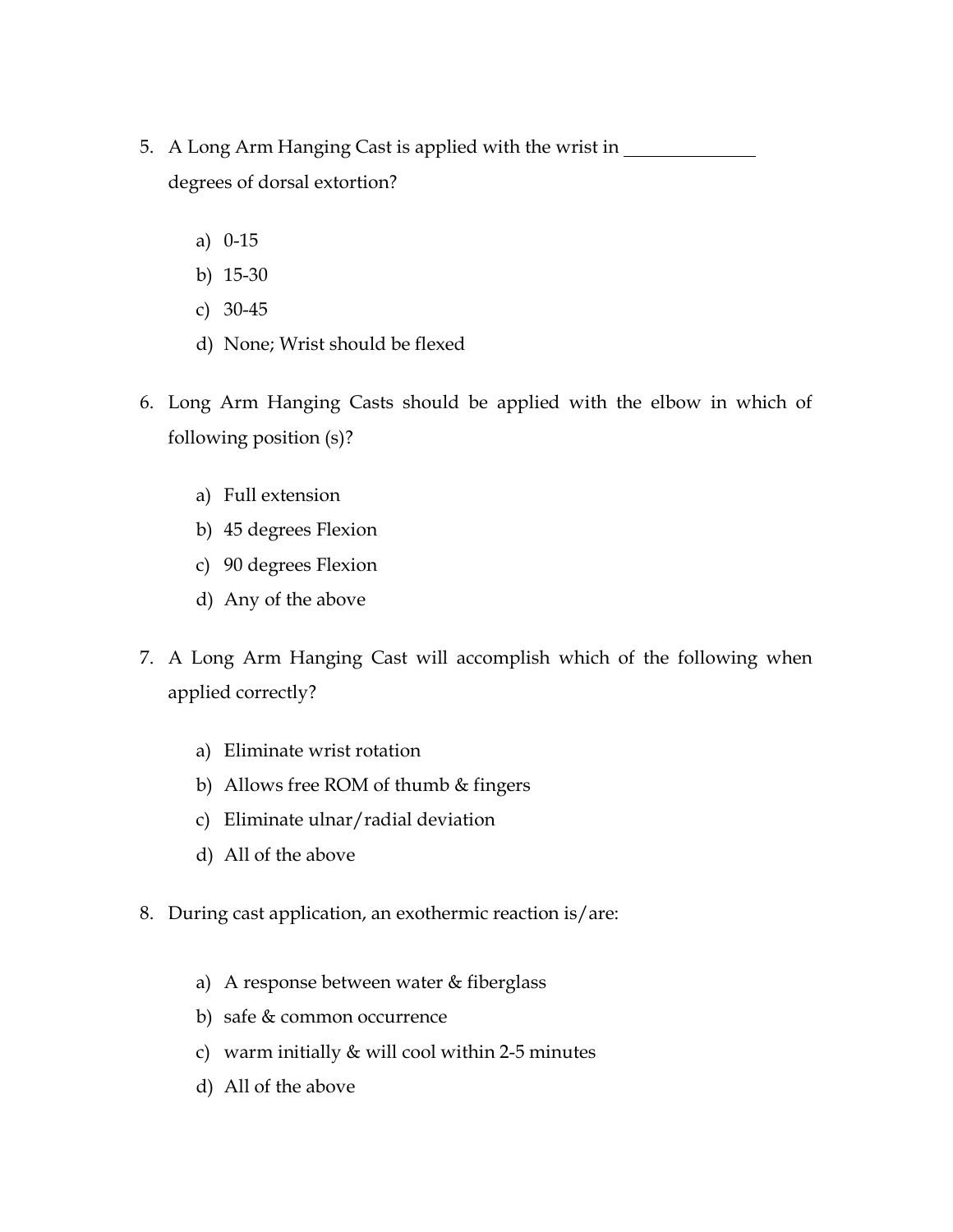- 9. In the application of the Long Arm Hanging Cast, the **constant of the set of the** goniometer should run parallel to the humerus.
	- a) Fulcrum
	- b) Stationary Arm
	- c) Movable arm
	- d) Axis of rotation
- 10. Which of the following is NOT appropriate when laminating casting materials?
	- a) Press fingertips into cast
	- b) Rub cast material in direction applied
	- c) Continue rubbing until texture/tore changes to a dull appearance
	- d) When performed correctly will assist in providing strength to cast
- 11. In the application of a fiberglass cast, which of the following is/are appropriate patient instructions on cast care?
	- a) Instruct patient to call office with any concerns
	- b) Provide cast care booklet
	- c) Instruct patient to extend, flex & wiggle fingers
	- d) All of the above
- 12. Buck's Leg Traction is applied with the patient in which position?
	- a) Prone
	- b) Side lying
	- c) Supine
	- d) Any of the following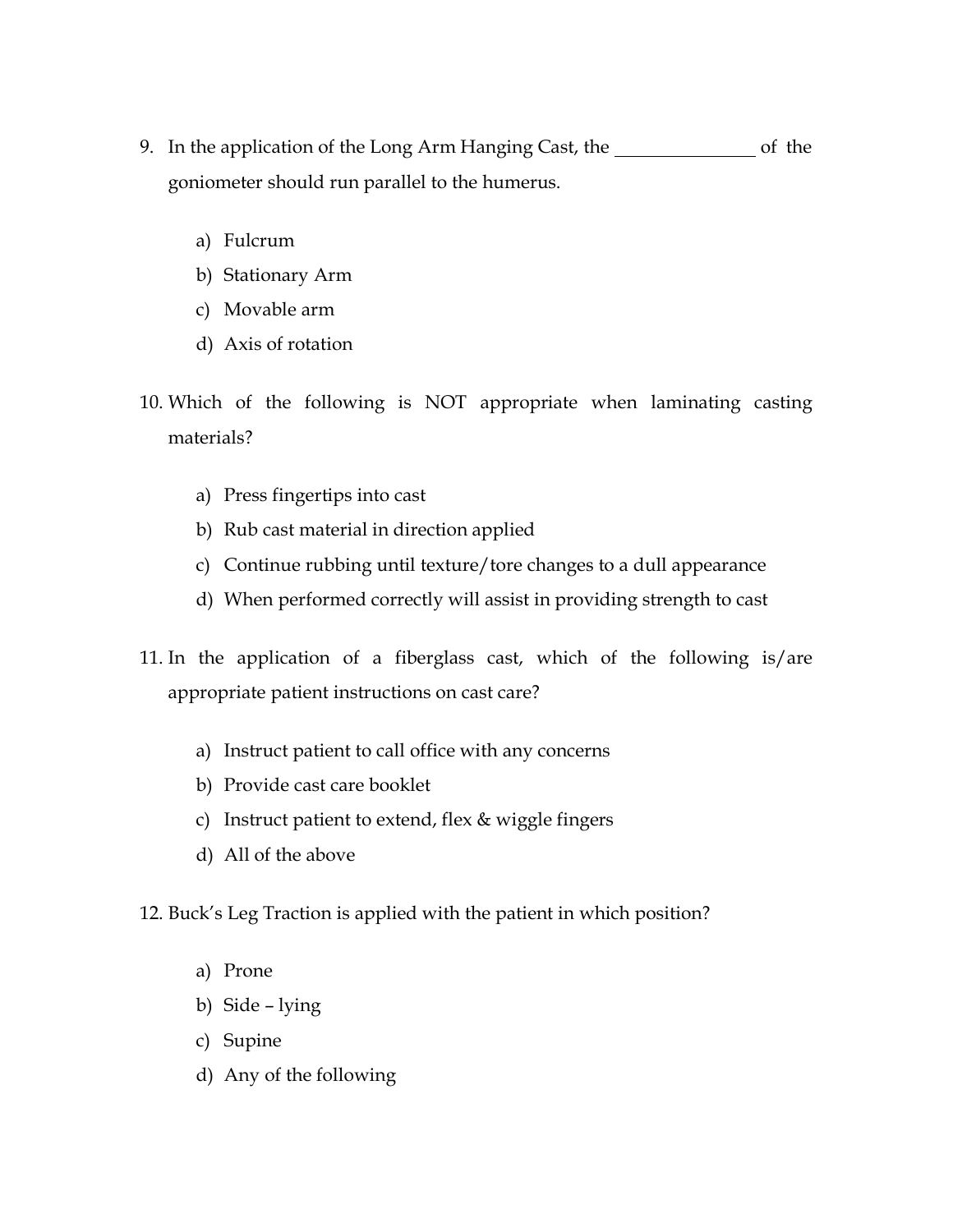- 13. During final inspection following Bucks longitudinal traction, the healthcare provider should note that:
	- a) the weight carrier is hanging freely
	- b) all knots are secured
	- c) all traction cords are center on track of pulley
	- d) all traction cords are hanging freely without touching bed frame
	- e) all of the above
- 14. Russell's traction involves the knee supported and suspended off the bed maintained at degrees of Flexion.
	- a) 0-15
	- b) 25-35
	- c) 15-25
	- d) 90

15. In the Dunlop traction technique, the arm is maintained at .

- a) 25 degrees
- b) 45 degrees
- c) 90 degrees
- d) Full extension
- 16. Dunlop's traction incorporates a canvas sling placed over the muscle.
	- a) Biceps
	- b) Deltoid
	- c) Pectoralis major
	- d) Rectus Abdominus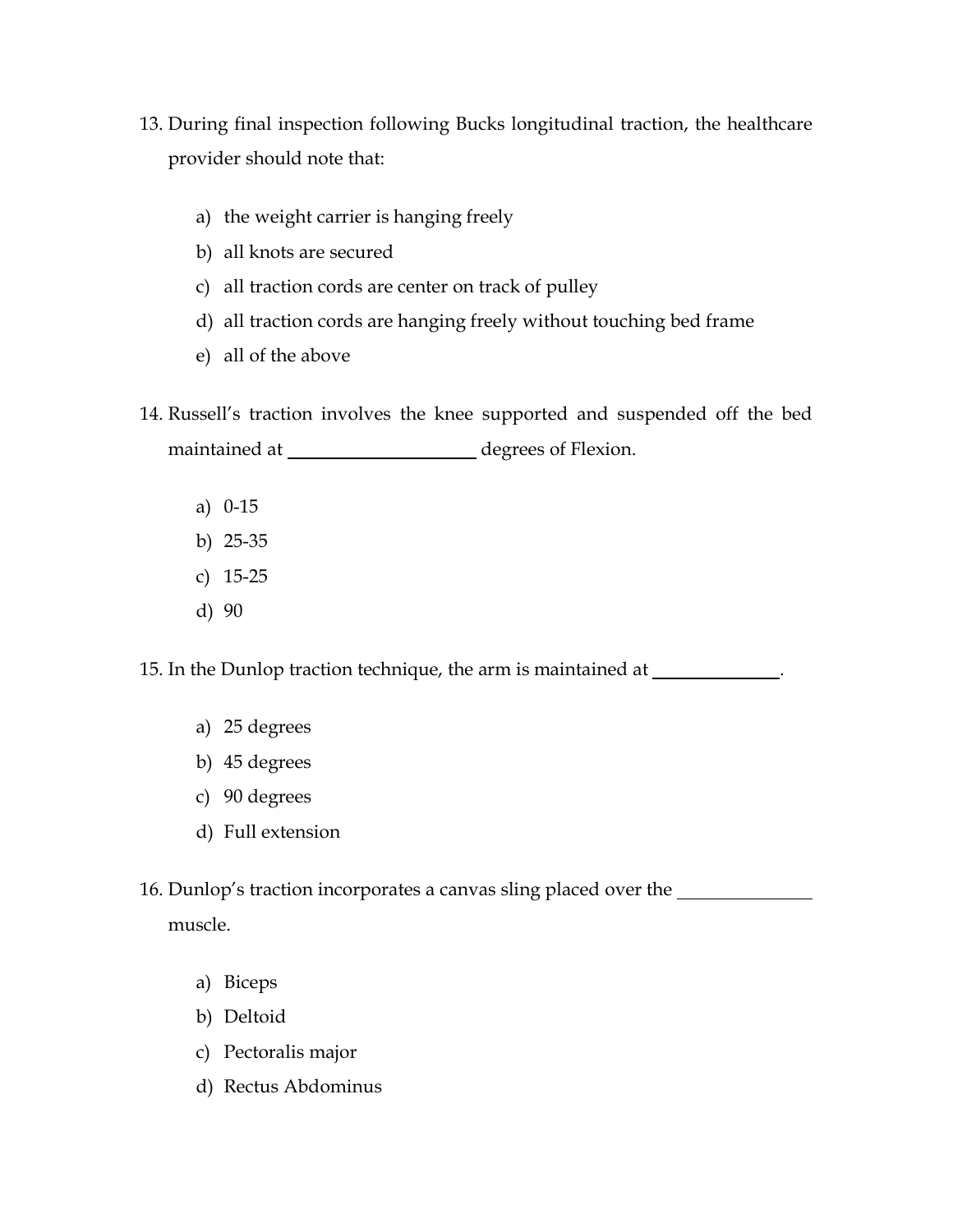- 17. Which of the following is NOT an appropriate performance measure with Dunlop's tractions?
	- a) Capillary refill assessment
	- b) Patient jewelry should be removed
	- c) Patient should be resting on bed
	- d) Nelson finger exercises may be incorporated
- 18. Pelvic traction is applied with the patient in which of the following positions?
	- a) Prone
	- b) Side lying
	- c) Recovery
	- d) Supine
	- $(p. 44; \P 1)$
- 19. During cervical traction set up, the padded adjustable head halter is secured to the <u>region</u> segion & chin of the patient
	- a) Occipital
	- b) Frontal
	- c) Temporal
	- d) Any of the above are acceptable
- 20. Cervical traction is indicated for which of the following diagnoses?
	- a) Whiplash
	- b) Cervical strains
	- c) Degenerative spine disorders
	- d) All of the above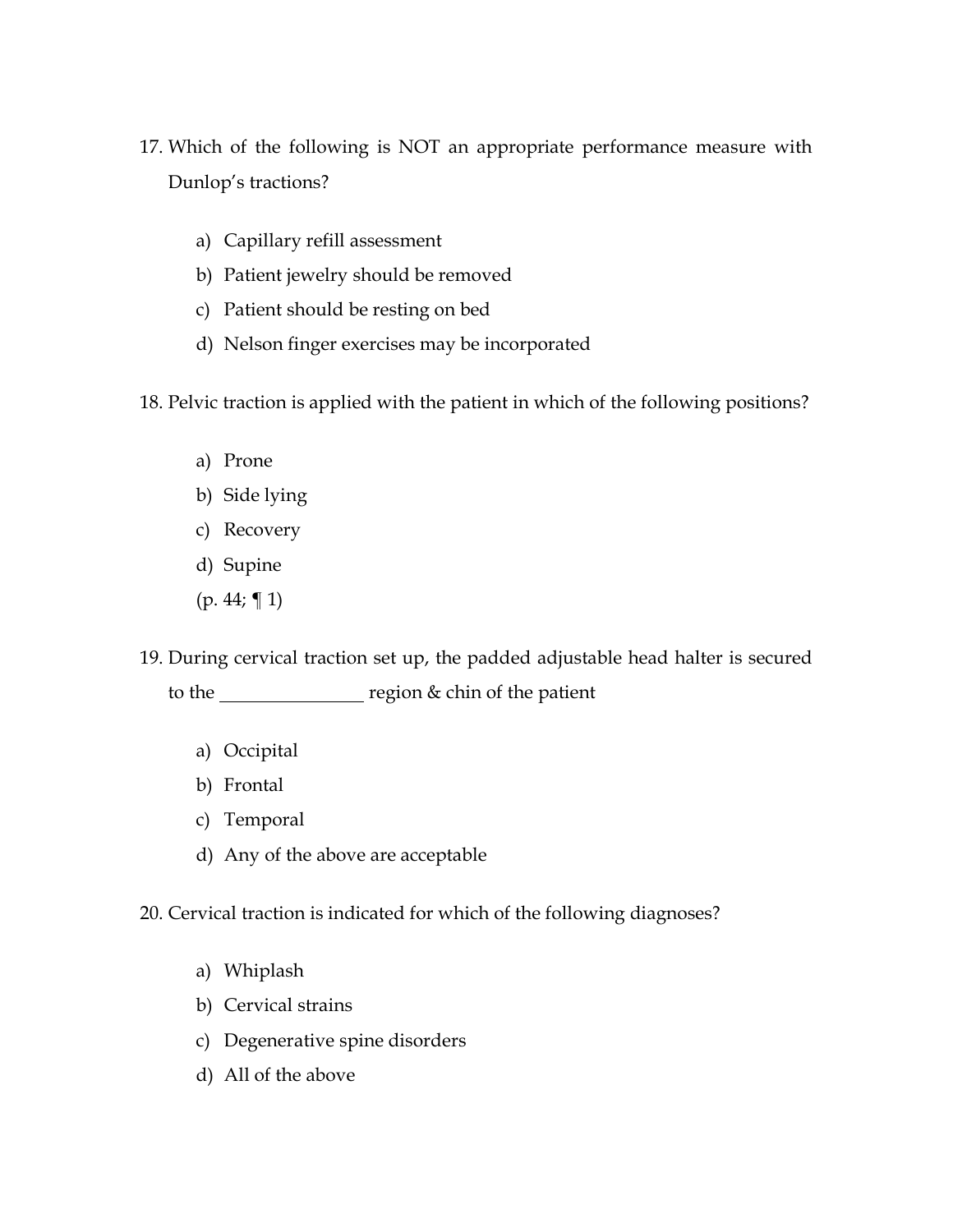- 21. According to the readings, how is the bed positioned during cervical traction to alleviate muscle strain?
	- a) Lowered
	- b) Elevated
	- c) Neutral (does not move)
	- d) Position of patient comfort
- 22. Following proper traction setup, which of the following statement(s) is/are NOT accurate when checking patient capillary refill?
	- a) Nail beds will turn white
	- b) Nail beds will turn pink
	- c) 3-4 second delay is not concerning
	- d) All of the above are indicators of good capillary refill.
- 23. Antecubital (Cubitum) space is located at the:
	- a) volar aspect near wrist
	- b) bend of the elbow
	- c) dorsal aspect of elbow
	- d) olecranon process
- 24. In the application of a Short Arm Cast (SAC), the wrist is place in degrees of dorsal extension.
	- a) 0-15
	- b) 15-30
	- c) 30-45
	- d) 45-90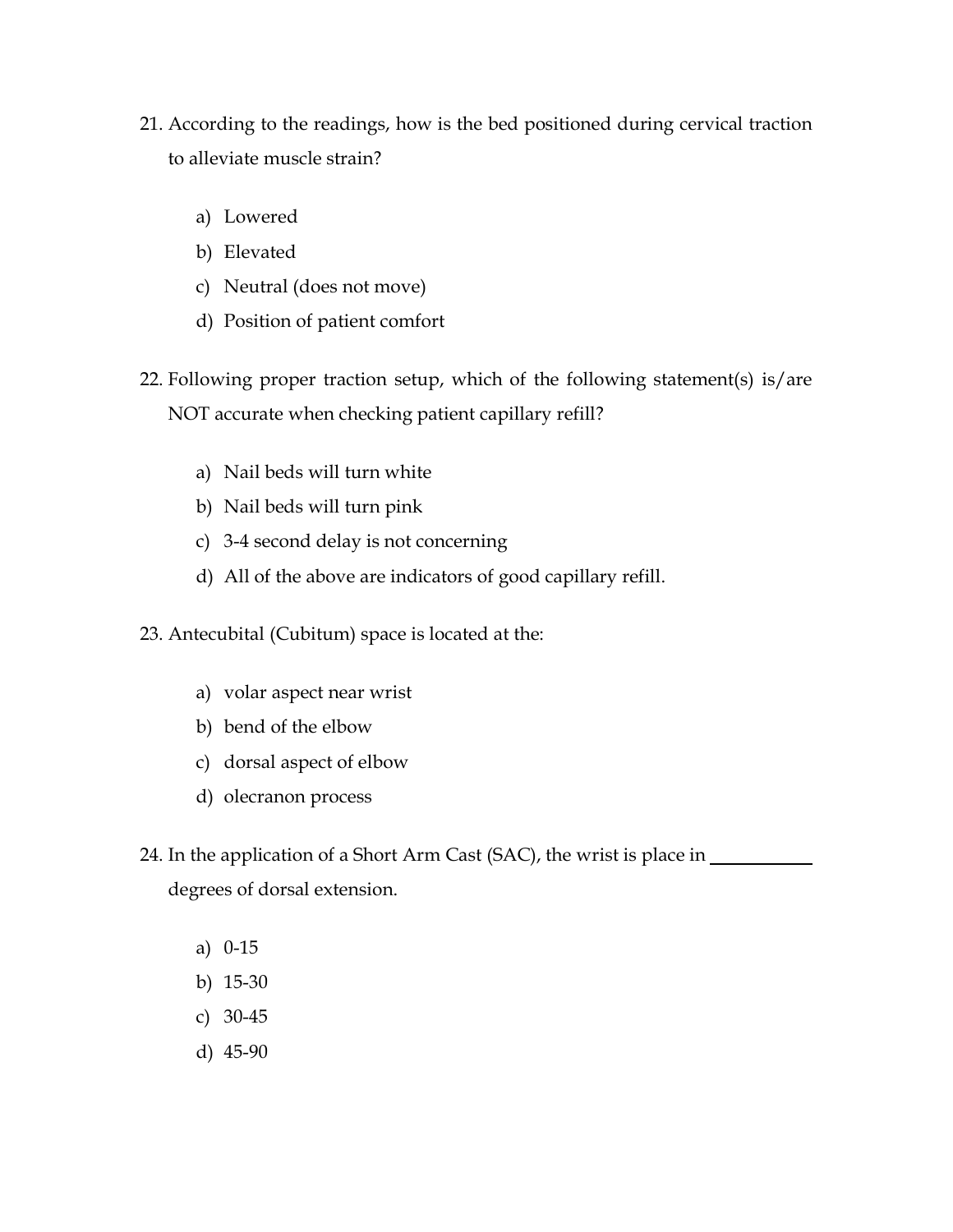- 25. According to the readings, which of the following is/are accurate regarding appropriate water temperature for fiberglass application?
	- a) Tepid
	- b) Room Temp
	- c) 70-80 degrees
	- d) All of the above

26. Stockinette is generally used for all casts EXCEPT:

- a) Recent surgery
- b) Recently reduced fracture
- c) Technician preference
- d) Per physician directive
- e) All of the above

27. The aspect of the arm is located palm side of the hand/forearm?

- a) dorsal
- b) superior
- c) volar
- d) inferior
- 28. The palmar crease is the furthest diagonal line on the volar aspect of the hand.
	- a) proximal
	- b) medial
	- c) distal
	- d) lateral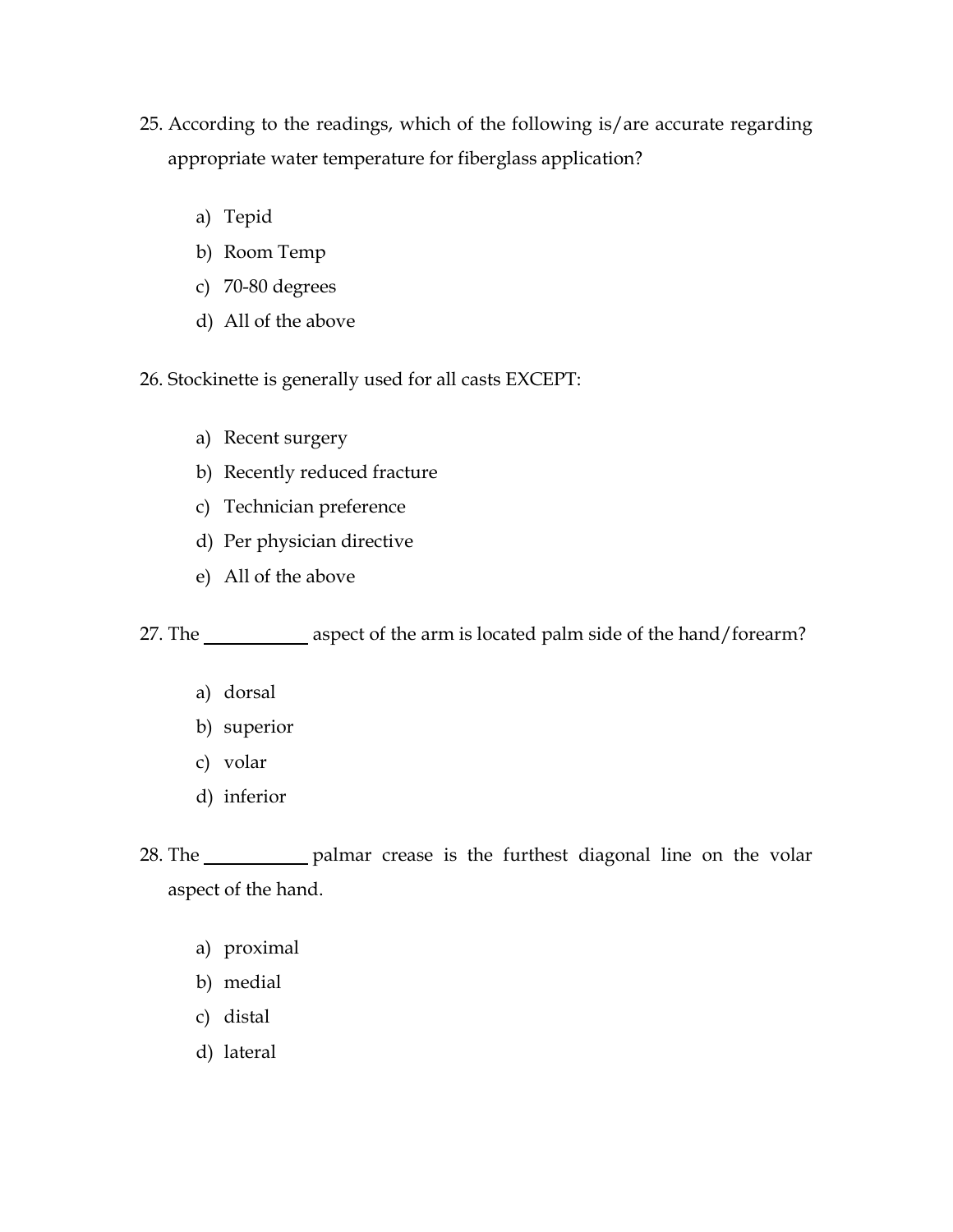29. All hand casts are applied absent of which of the following?

- a) supination
- b) pronation
- c) radial deviation
- d) ulnar deviation
- e) All of the above

30. Which of the following is/are indications for cast removal?

- a) Marked indentation
- b) Increased pressure felt by patient
- c) "Hot Spot" sensation
- d) All of the above

31. In a short arm cast, the \_\_\_\_\_\_\_\_\_\_\_\_\_ mold is used to prevent movement of the wrist in the cast.

- a) Interosseous
- b) Palmar
- c) Olecranon
- d) Arch
- 32. The short arm cast is applied \_\_\_\_\_\_\_\_\_\_\_\_\_\_ inch distal to the antecubital space.
	- a) 1
	- b) 2
	- c) 3
	- d) 4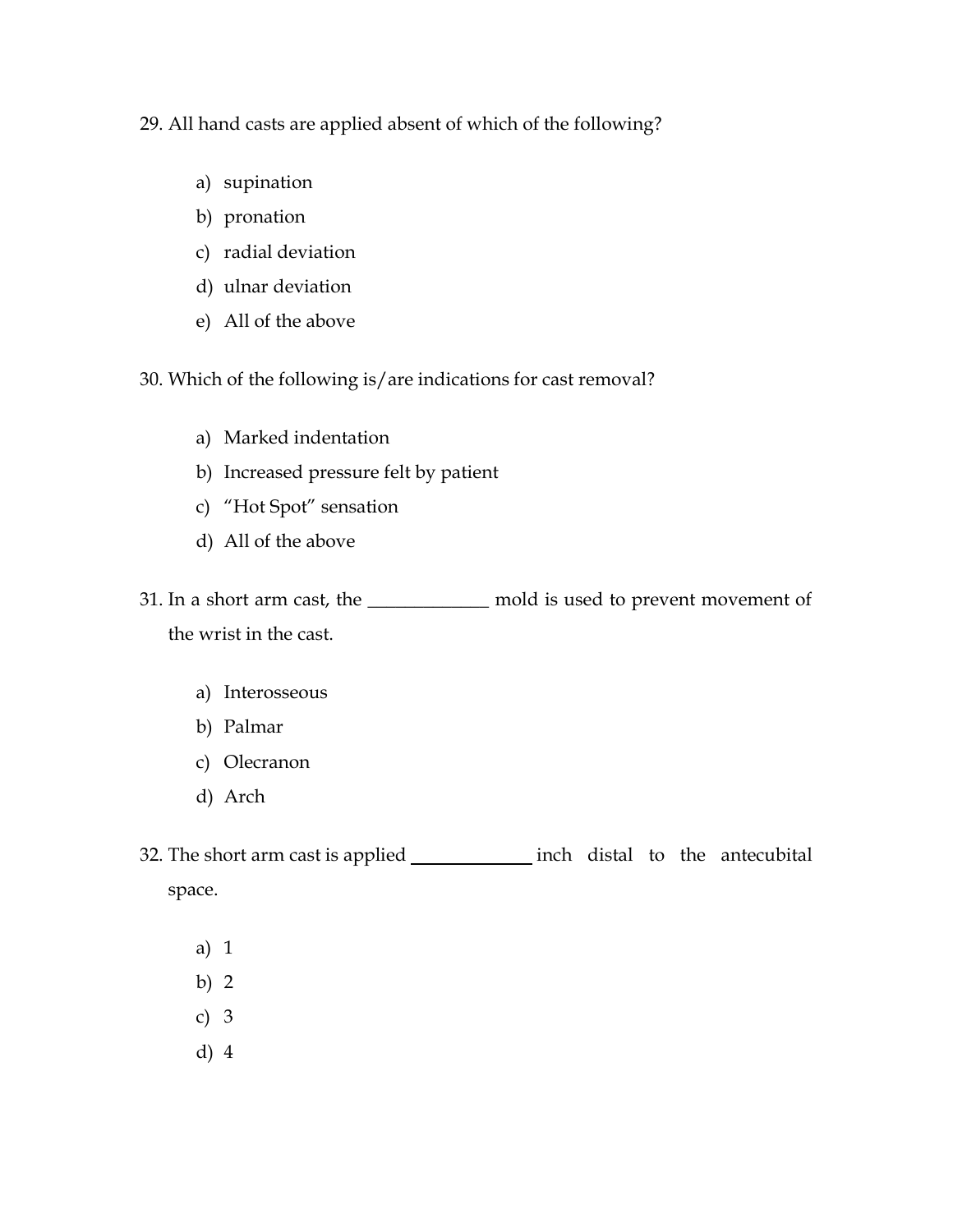- 33. The short arm cast will:
	- a) allow complete elbow flexion & extension
	- b) Restrict wrist movement
	- c) Allow full ROM at thumb
	- d) Minimize forearm rotation
	- e) All of the above

34. The distal edges of the short arm cast rest on the:

- a) volar side of distal palmar crease
- b) base of MCP joints
- c) base of thumb proximal to snuff box
- d) All of the above

35. A Muenster cast is applied inches proximal to the elbow.

- a) 1 b) 2 c) 3
- d) 4

36. The Muenster cast is applied inch to the antecubital (cubitum) fossa.

- a) 1 b) 2 c) 3 d) 4
- 37. Which of the follow is NOT an accurate ROM statement in the application of a Muenster cast?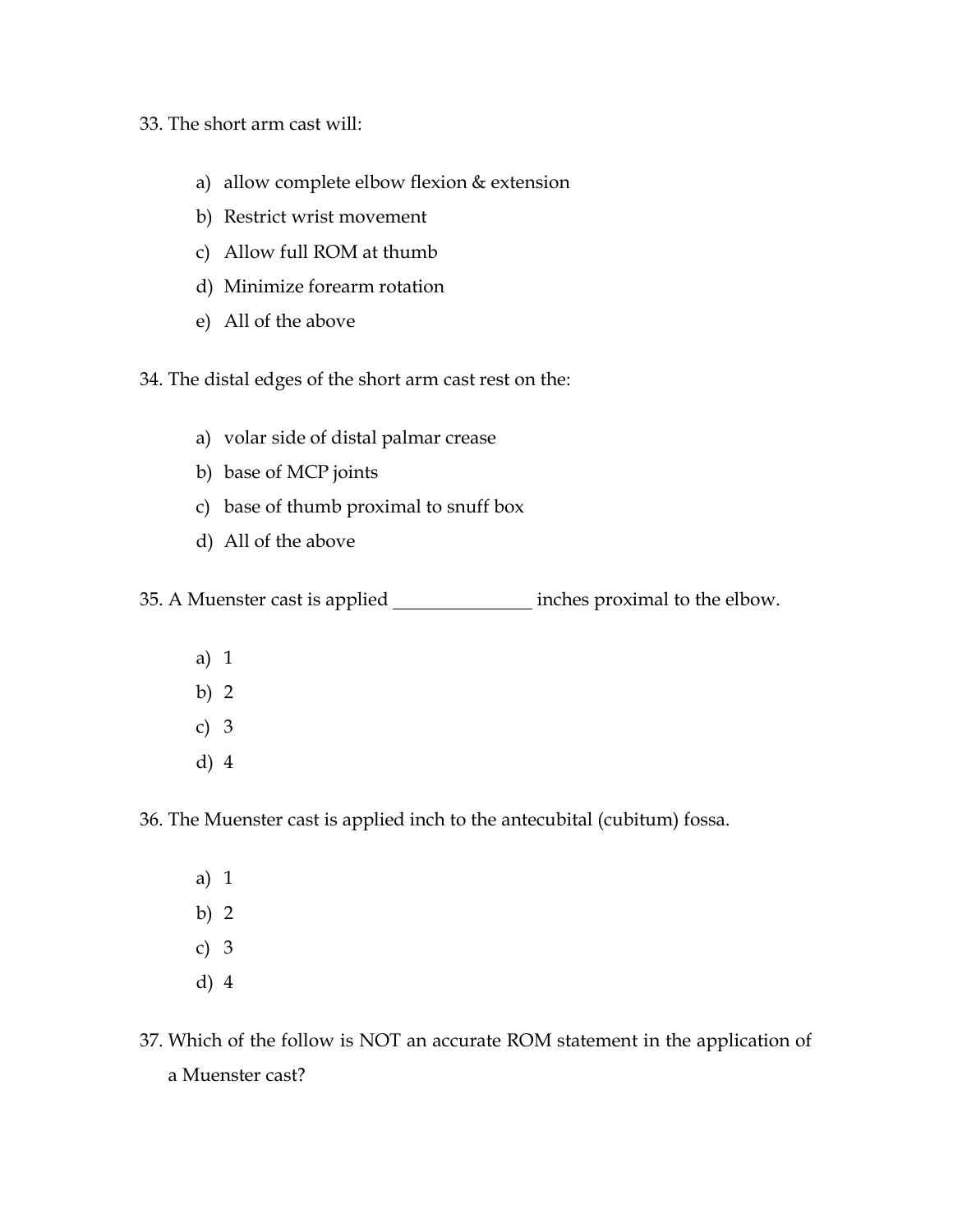- a) Allows complete elbow flexion
- b) Restricted elbow extension
- c) Full ROM at thumb and Fingers
- d) Ulnar/Radial deviation eliminated at wrist
- 38. While body fossa molding a Muenster Cast, the \_\_\_\_\_\_\_\_\_\_\_\_\_\_\_ mold will prevent rotation of the forearm.
	- a) Interosseous
	- b) Palmar
	- c) Superacondylar
	- d) Inner bicipital
- 39. In the application of a long arm cast, the elbow is placed at a degree position.
	- a) 0 b) 45 c) 90 d) 135
- 40. Long Arm Cast immobilization extends from the distal palmar crease/MCP joints to \_\_\_\_\_\_\_\_\_\_\_\_\_\_\_ inches distal to the axilla.
	- a) 1 b) 2 c) 3 d) 4
- 41. A Long Arm Cast will restrict all of the following EXCEPT?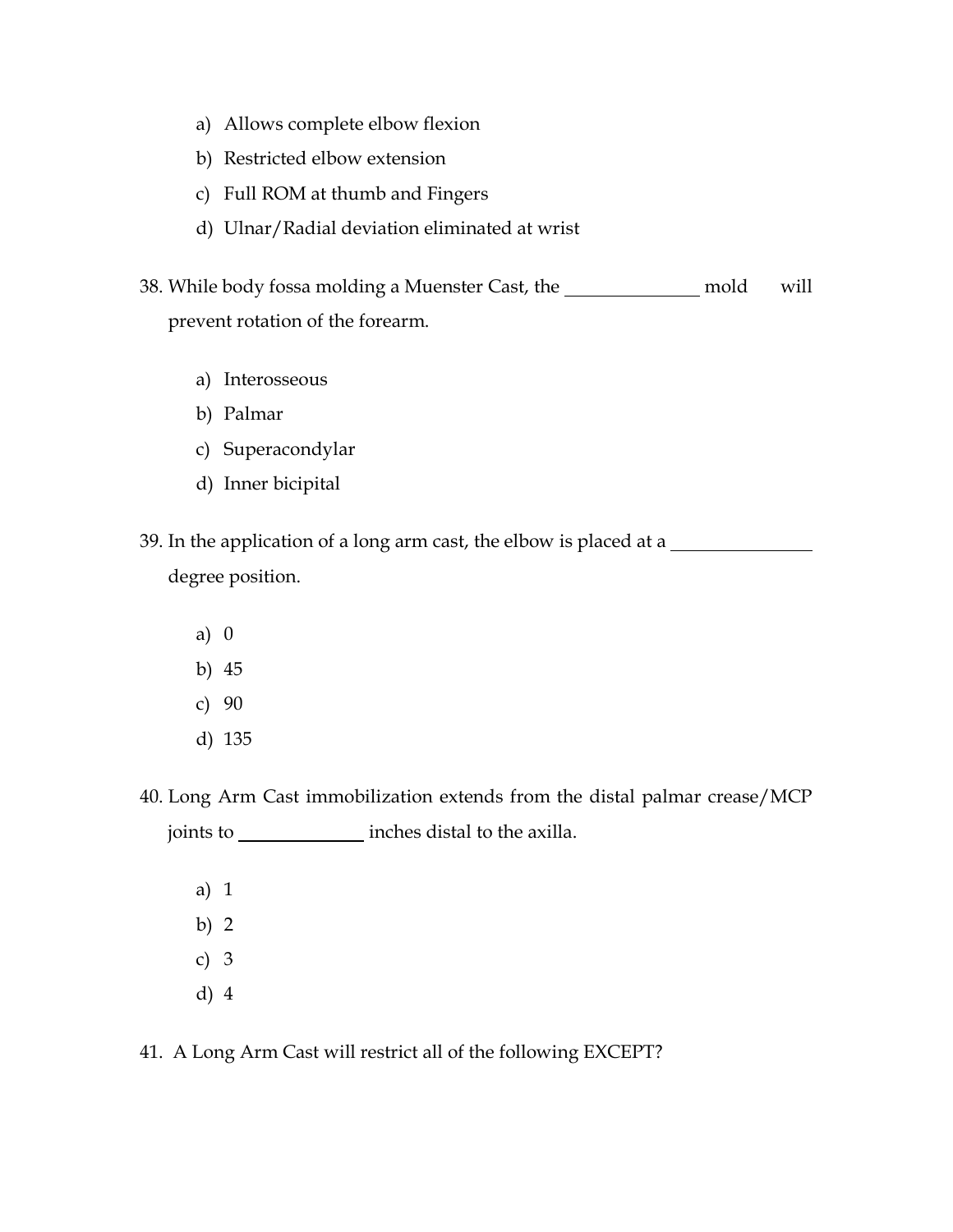- a) Thumb and finger ROM
- b) Pronation/Supination
- c) Radial/ulnar deviation
- d) Forearm rotation
- 42. Which of the following position(s) is/are appropriate in the application of a long arm cast?
	- a) Supine
	- b) Sidelying
	- c) Sitting
	- d) a & c
- 43. Which of the following devices may be warranted in the application of a Long Arm Cast?
	- a) Turnstile stand
	- b) Finger Trap
	- c) Humeral Pulley
	- d) All of the above
- 44. Placing the thumb and forefinger in opposition to one another assists the patient to maintain a neutral wrist position. This is commonly referred to as the can of \_\_\_\_\_\_\_\_\_\_\_\_\_\_ position.
	- a) Lindeman
	- b) Pepsi
	- c) Coke
	- d) Conkle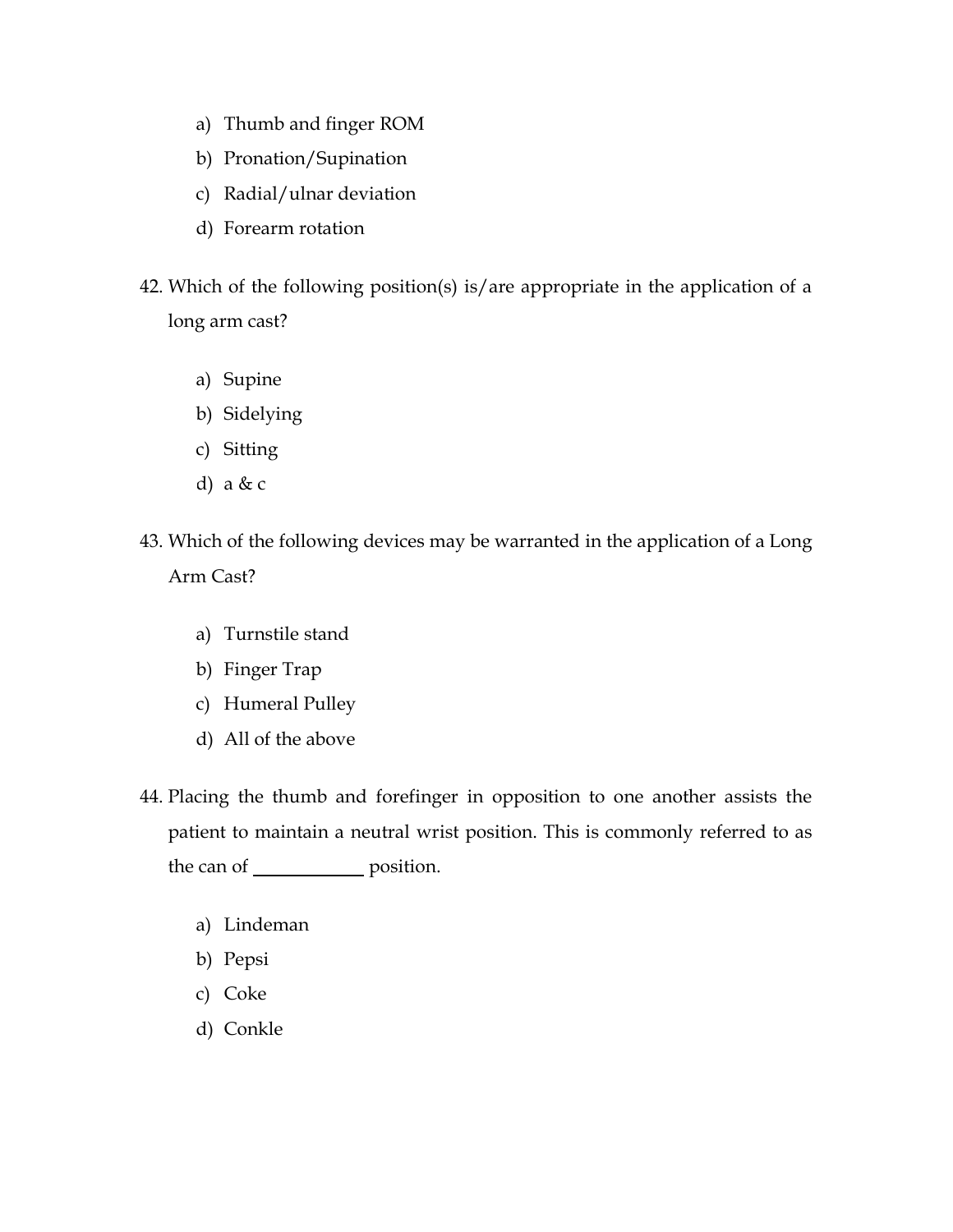- 45. In the application of a long arm cast, the \_\_\_\_\_\_\_\_\_\_\_\_\_\_\_\_\_ mold is used to prevent movement of the humerus in the cast.
	- a) Bicipital
	- b) Interosseous
	- c) Supracondylar
	- d) Subscapular

46. What is the recommended position for the application of a long leg cast?

- a) Standing
- b) Sitting/supine
- c) Side lying
- d) Prone

47. A long leg cast is applied inches distal to the groin area.

- a) 2
- b) 4
- c) 6
- d) 8

48. The ankle is dorsiflexed at a \_\_\_\_\_\_\_\_\_\_\_\_\_\_\_\_\_\_\_\_ degree angle while applying a long leg cast.

- a) 0
- b) 45
- c) 90
- d) Any of the above is appropriate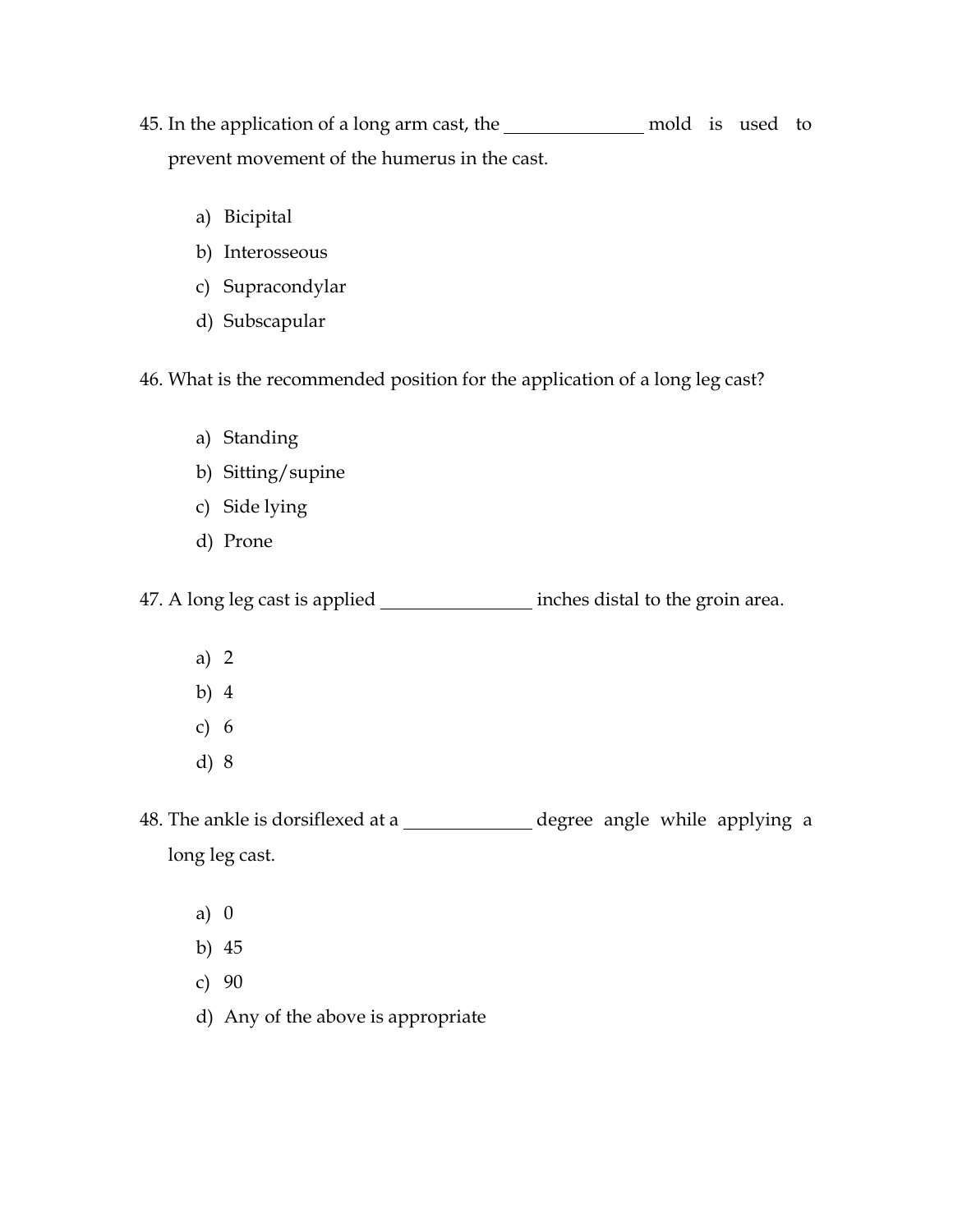- 49. The knee is flexed between \_\_\_\_\_\_\_\_\_\_\_\_\_\_\_ degrees while applying a long leg cast.
	- a) 0-15
	- b) 15-30
	- c) 30-45
	- d) 45-90
- 50. Which of the following method(s) is/are appropriate for maintaining the patients ankle/leg while applying a long leg cast?
	- a) Patient could attempt to maintain position
	- b) nurse/family member may assist
	- c) T-stand
	- d) Thigh stand
	- e) All of the above
	- (p. 103; ¶ 4)
- 51. In a long leg cast application, aligning the 2nd and 3rd phalanges with the knee will accomplish which of the following?
	- a) Reduces inversion
	- b) Maintains femoral external rotation
	- c) Reduces eversion
	- d) a  $& c$  only
- 52. While applying a long leg cast, a flat board can be used to mold the \_\_\_\_\_\_.
	- a) Gastrocnemius
	- b) Medial/lateral malleolus
	- c) Femoral condyles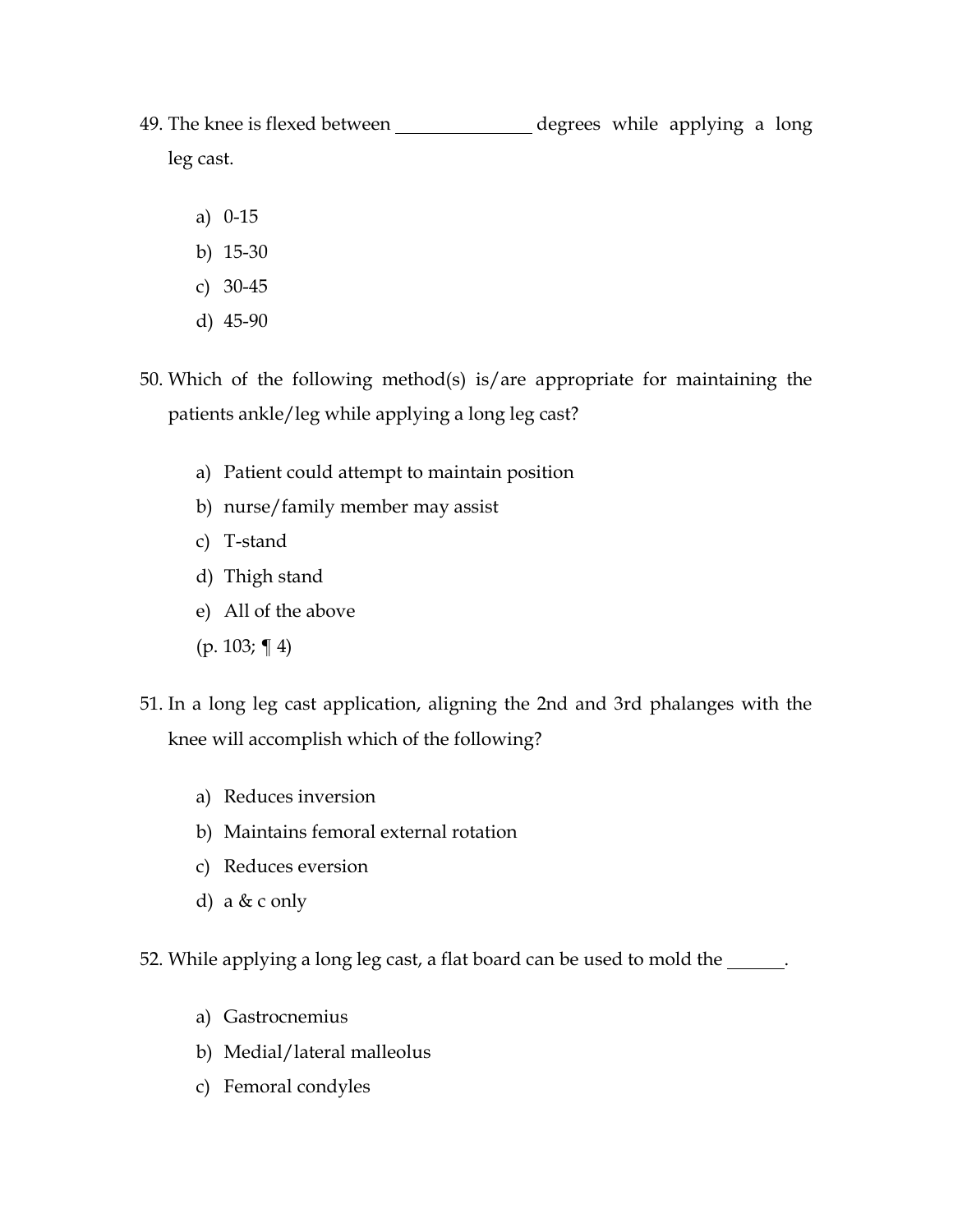- d) Talar cove
- 53. The application of the Long Arm Cylinder cast should include the elbow flexed at \_\_\_\_\_\_\_\_\_\_\_\_\_\_ degrees.
	- a) 45
	- b) 90
	- c) 135
	- d) 180

54. A long arm cylinder cast is applied 1 inch proximal to the styloid.

- a) Ulnar
- b) Radial
- c) Axillary
- d) a & b only
- 55. In the long arm cylinder cast, which of the following molds is used to prevent movement of the elbow?
	- a) Interosseous
	- b) Palmar
	- c) Bicipital
	- d) Tricipital
- 56. According to the readings, a long leg cylinder cast is applied in which of the following positions?
	- a) Sitting
	- b) Supine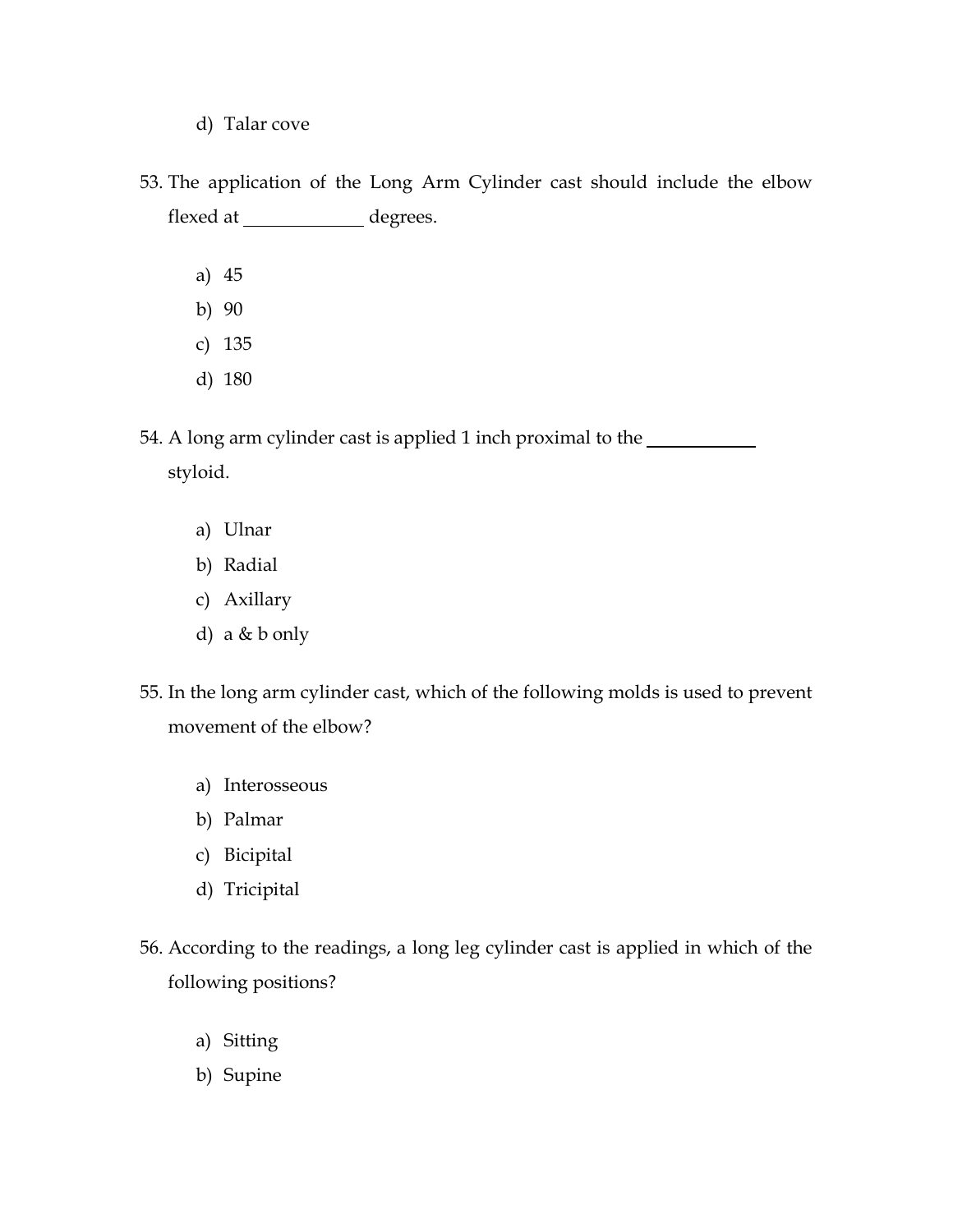- c) Side-lying
- d) Prone
- 57. The long leg cylinder cast is applied inches proximal to medial malleolus.
	- a) 1
	- b) 2
	- c) 3
	- d) 5
- 58. Which of the following factors is/are considered when applying a long leg cylinder cast?
	- a) Applied 4" distal to the groin
	- b) Flared 2" proximal to greater trochanter
	- c) Knee flexed to 0-15 degrees
	- d) Ankles and toes have full ROM
	- e) All of the above
- 59. Of the following considerations, which is NOT accurate in the application of a long leg cylinder cast (LLCC)?
	- a) LLCC has a low incidence of slippage
	- b) All jewelry should be removed
	- c) check patient's capillary refill
	- d) measure patient's injured knee with goniometer
	- e) Laminate the fiberglass casting materials
- 60. Short Leg Cast (SLC) is applied inches distal to the popliteal space.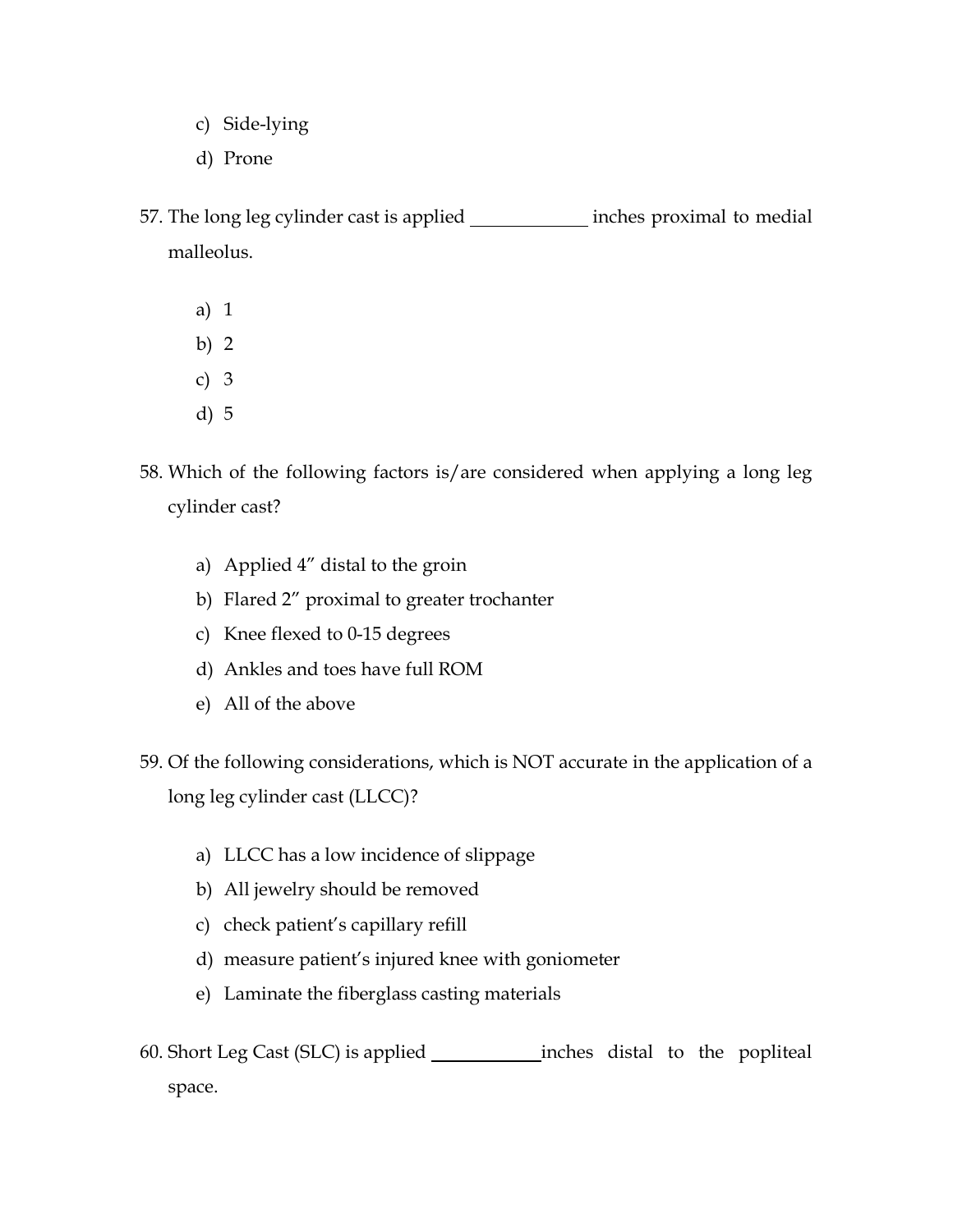a) 1 b) 3 c) 5 d) 7

- 61. In the application of fiberglass materials, the webril application is started at the \_\_\_\_\_\_\_\_\_\_\_\_\_ aspect of the tibia/fibula.
	- a. proximal
	- b. medial
	- c. distal
	- d. lateral
- 62. Which of the following is/are accurate in the application of fiberglass cast materials?
	- a) Initial measurements should be taken on the uninjured side
	- b) If cast padding is wrinkled, it must be removed
	- c) Webril should be overlapped  $\frac{1}{2}$   $\frac{1}{4}$  the previous wrap
	- d) All of the above
- 63. Which of the following molds are incorporated into the application of a short leg walking cast?
	- a) Gastrocnemius mold
	- b) Triangle mold
	- c) Plantar arch mold
	- d) Malleolus mold
	- e) All of the above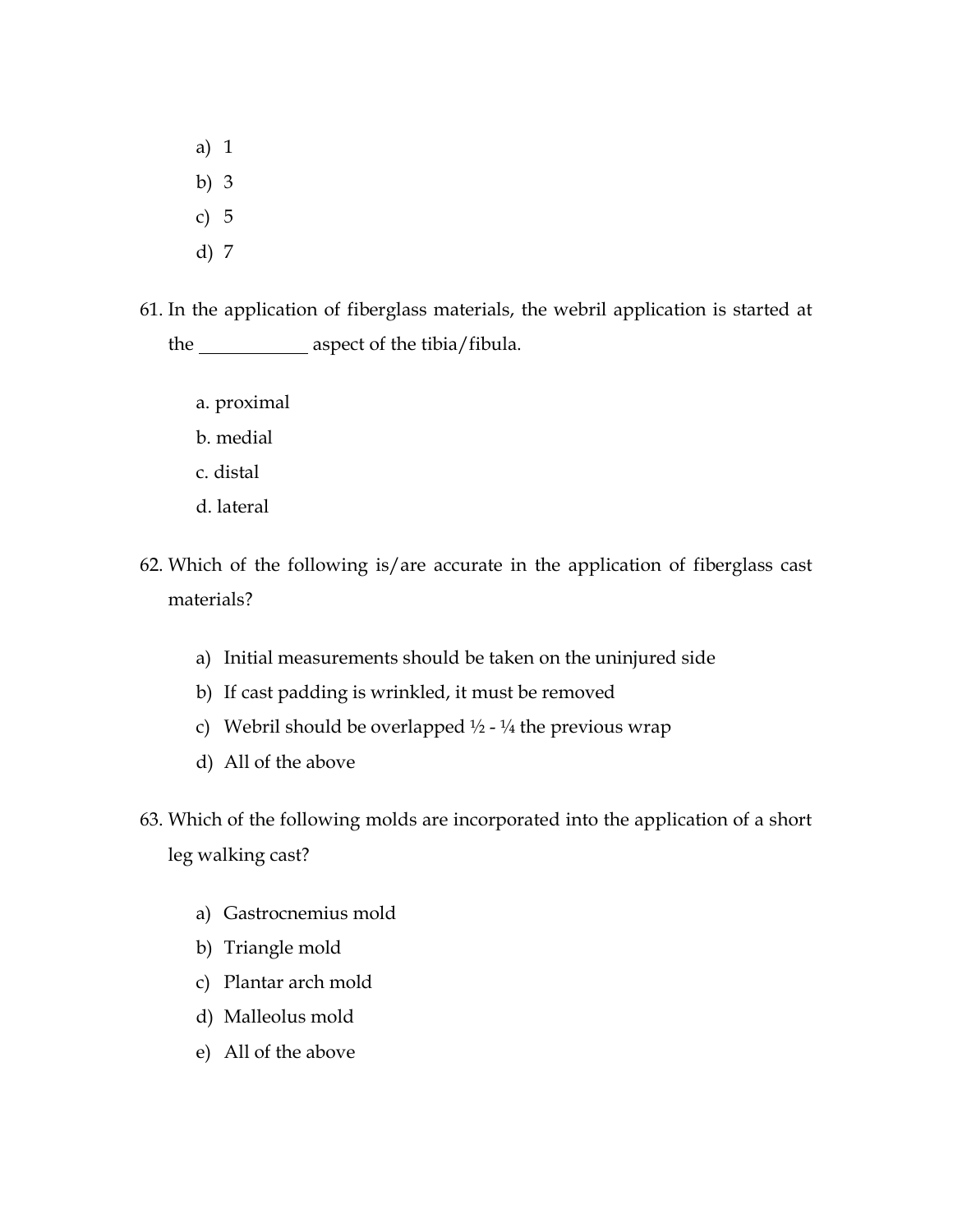- 64. In the application of a Minerva Jacket, the patient should be able to do which of the following?
	- a) Sit comfortably
	- b) Breathe freely
	- c) Unrestricted digestion
	- d) All of the above
- 65. Which of the following identifies the posterior landmark (inferiorly) in the application of a Minerva Jack?
	- a) PSIS
	- b) coccyx
	- c) occipital lobe
	- d) L5/S1
- 66. Following Minerva Jacket application, what is/are recommended ROM check points?
	- a) Have patient rotate shoulders
	- b) Have patient sit in chair from standing position
	- c) Have patient rotate hips
	- d) Have patient inhale and exhale
	- e) All of the above
- 67. Which of the following is NOT a coverage check point with Minerva Jacket application?
	- a) Medial aspect of each scapula visible
	- b) Cast material well molded to chin
	- c) Distal aspect rests on iliac crest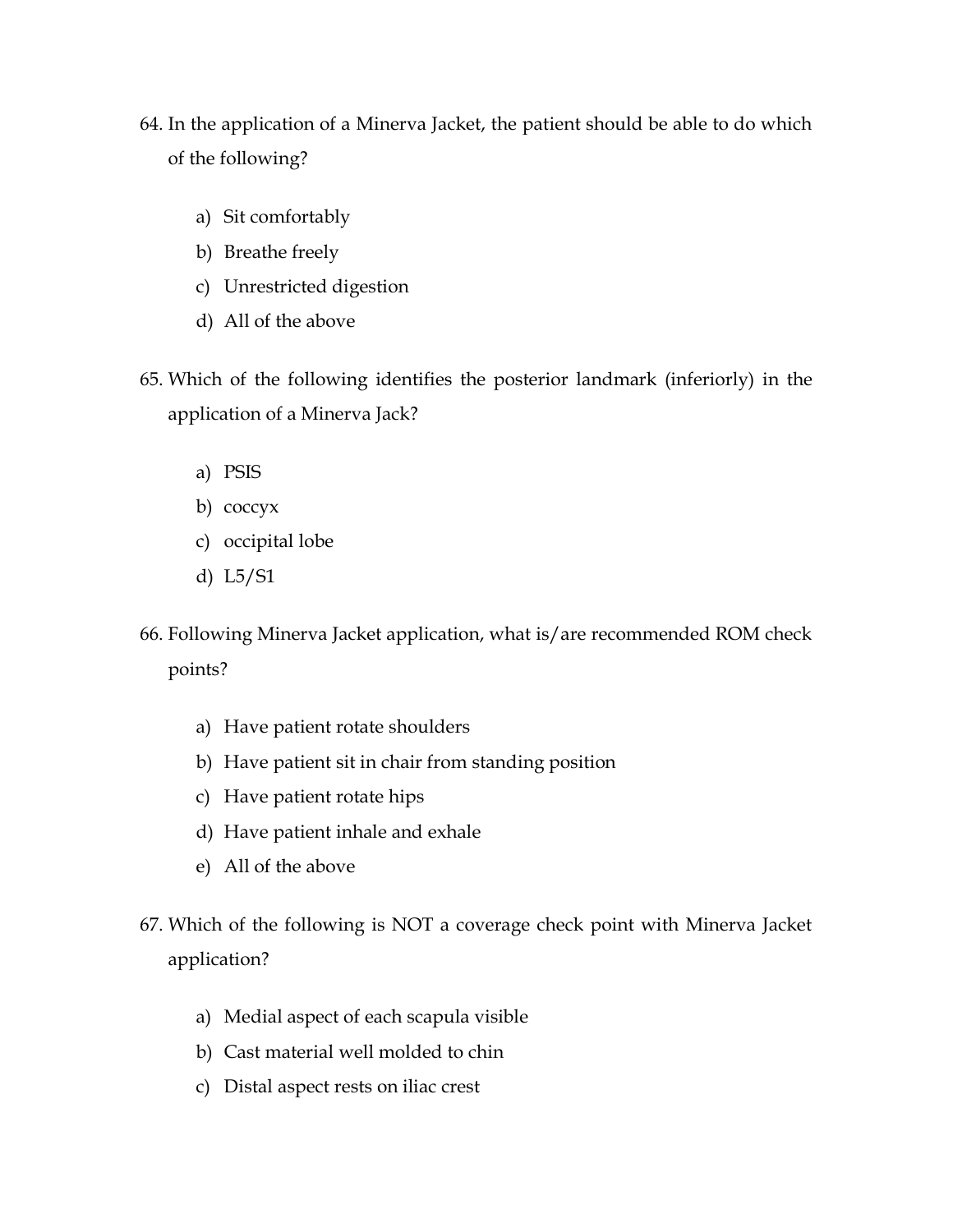- d) Frontal region of forehead immobilized
- 68. A Body Jacket applied to the upper torso is immobilized from/when:
	- a) Jugular notch
	- b) Pubic symphysis
	- c) Resting on iliac crest
	- d) All of the above

69. The Body Jacket is applied inches distal to the sternal notch.

- a) 1 b) 3 c) 5
- 
- d) 7

70. With a Body Jacket application, there is approximately a \_\_\_\_\_\_\_\_\_\_ distance from the axilla to the cast edges.

- a) 0 b) 6-8 c) 2-4 d) 4-6
- 71. What is the recommended position of the injured arm in relation to the torso in the application of a Velpeau Cast?
	- a) fully abducted
	- b) 15 degrees
	- c) 45 degrees
	- d) 90 degrees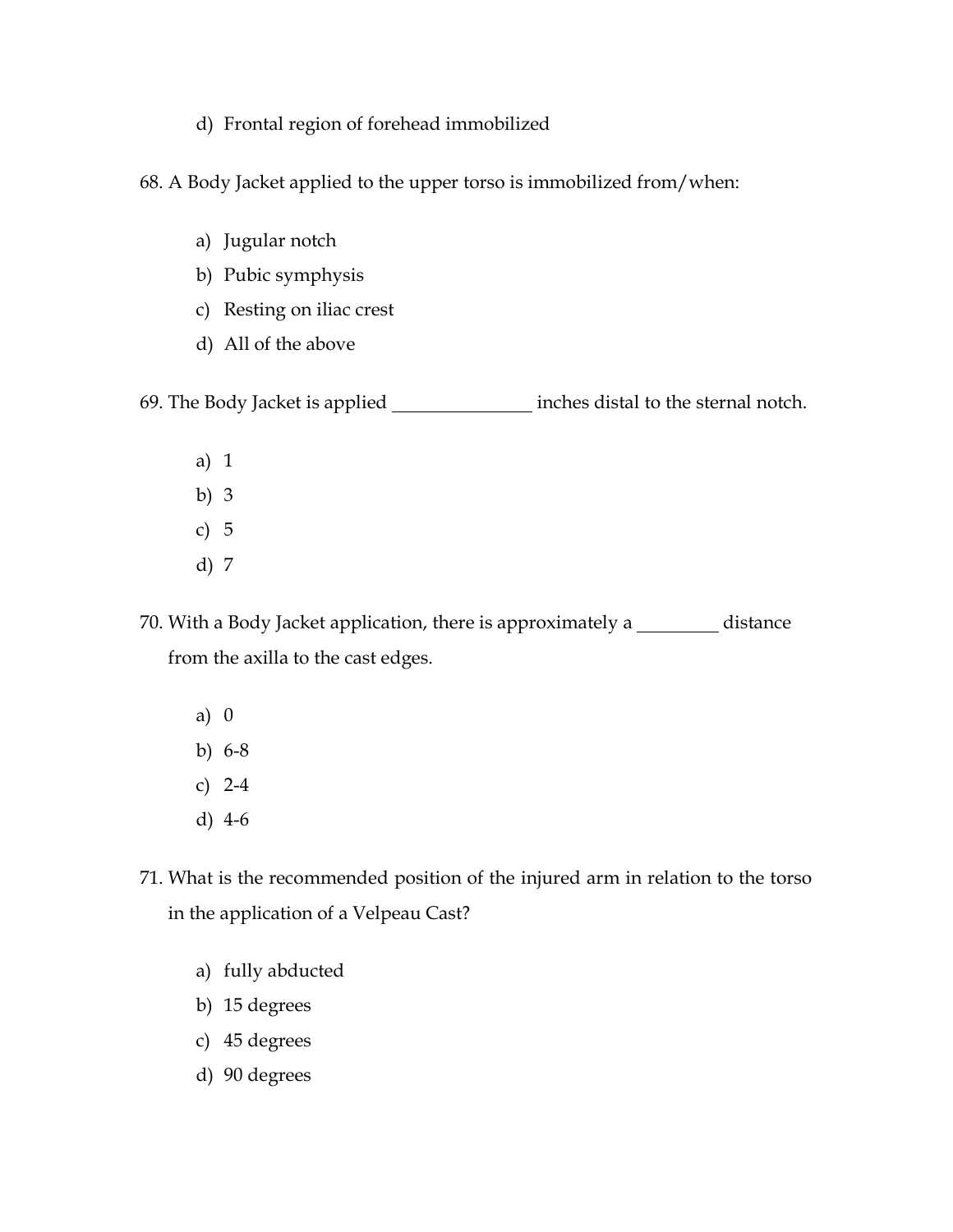- 72. Which of the following is characteristic in the application of a Velpeau Cast?
	- a) Extended from the iliac crest to below axilla, on the unaffected side.
	- b) Hands, wrist of unaffected arm have full ROM
	- c) Includes injured arm 1" proximal to ulnar styloid
	- d) All of the above
- 73. Following Velpeau application, the health care provider may check ROM in which of the following ways?
	- a) Have patient sit in chair from standing position
	- b) Have patient rotate hips
	- c) Have patient rotate uninjured shoulder  $&$  both wrists
	- d) Have patient inhale and exhale to determine airway compliance
	- e) All of the above.
- 74. With a Shoulder Spica Cast, the injured arm is abducted at a

degree angle to the upper torso

- a) 90
- b) 45
- c) 15
- d) 0
- 75. A Shoulder Spica Cast includes securing a wooden bar (strut) attached to the medial aspect of the mid forearm and iliac crest region.
	- a) posterior
	- b) anterior
	- c) medial
	- d) lateral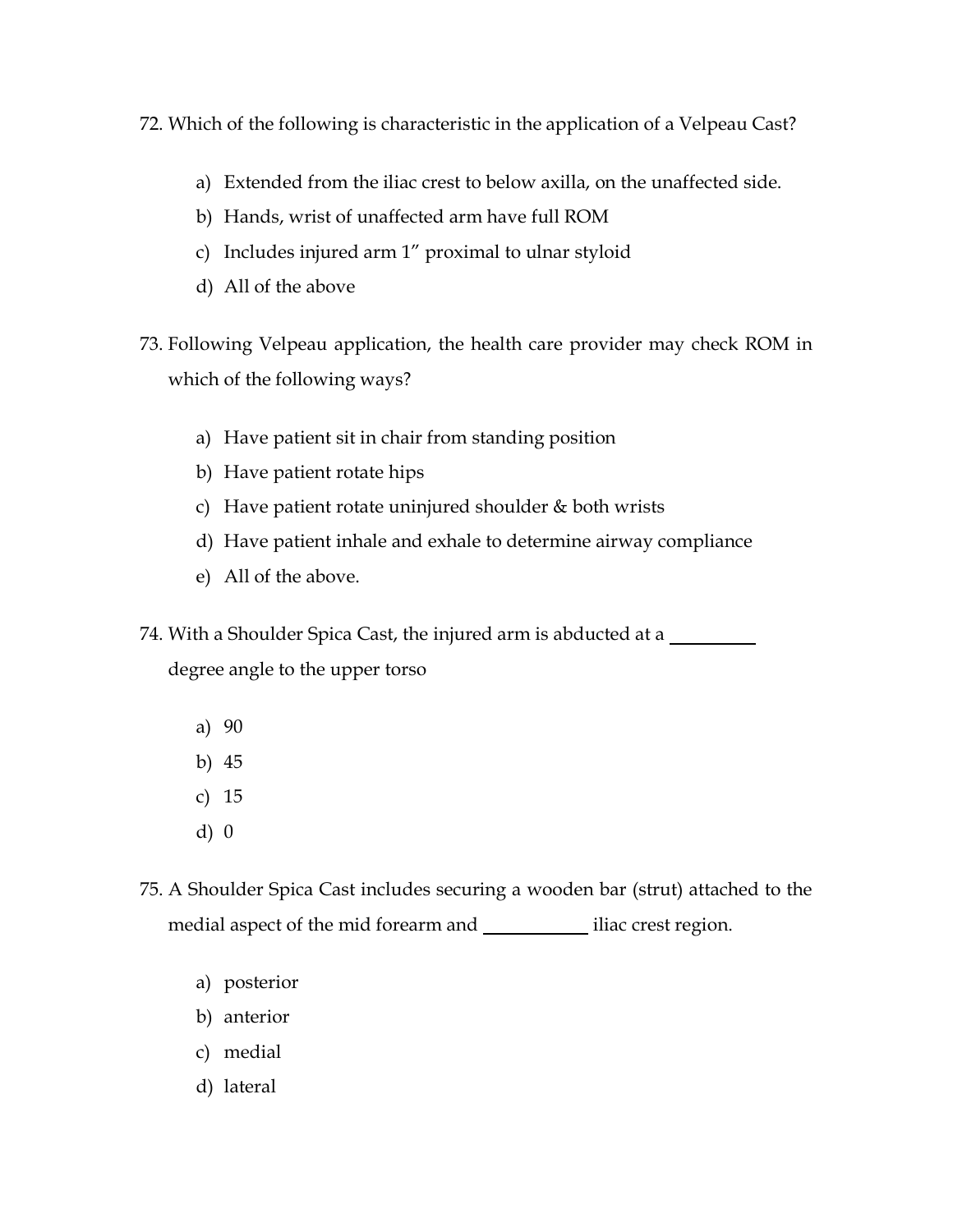76. In the application of Hip Spica Cast, the patient should be on the examination bed.

- a) Prone
- b) Sidelying
- c) Supine
- d) Any of the above
- 77. According to the readings, which of the following hip spica casts does NOT include a stabilization bar between the lower extremities?
	- a) Unilateral
	- b) One and one-half
	- c) Bilateral
	- d) All of the above require stabilization bar
- 78. According to the readings, which position(s) is/are recommended in the application of a short leg splint (SLS)?
	- a) sitting
	- b) sidelying
	- c) supine
	- d) Both a & c
- 79. A short leg splint is applied from the tips of the phalanges to \_\_\_\_\_\_\_\_\_ inche, distal to the popliteral space.
	- a) 1
	- b) 3
	- c) 5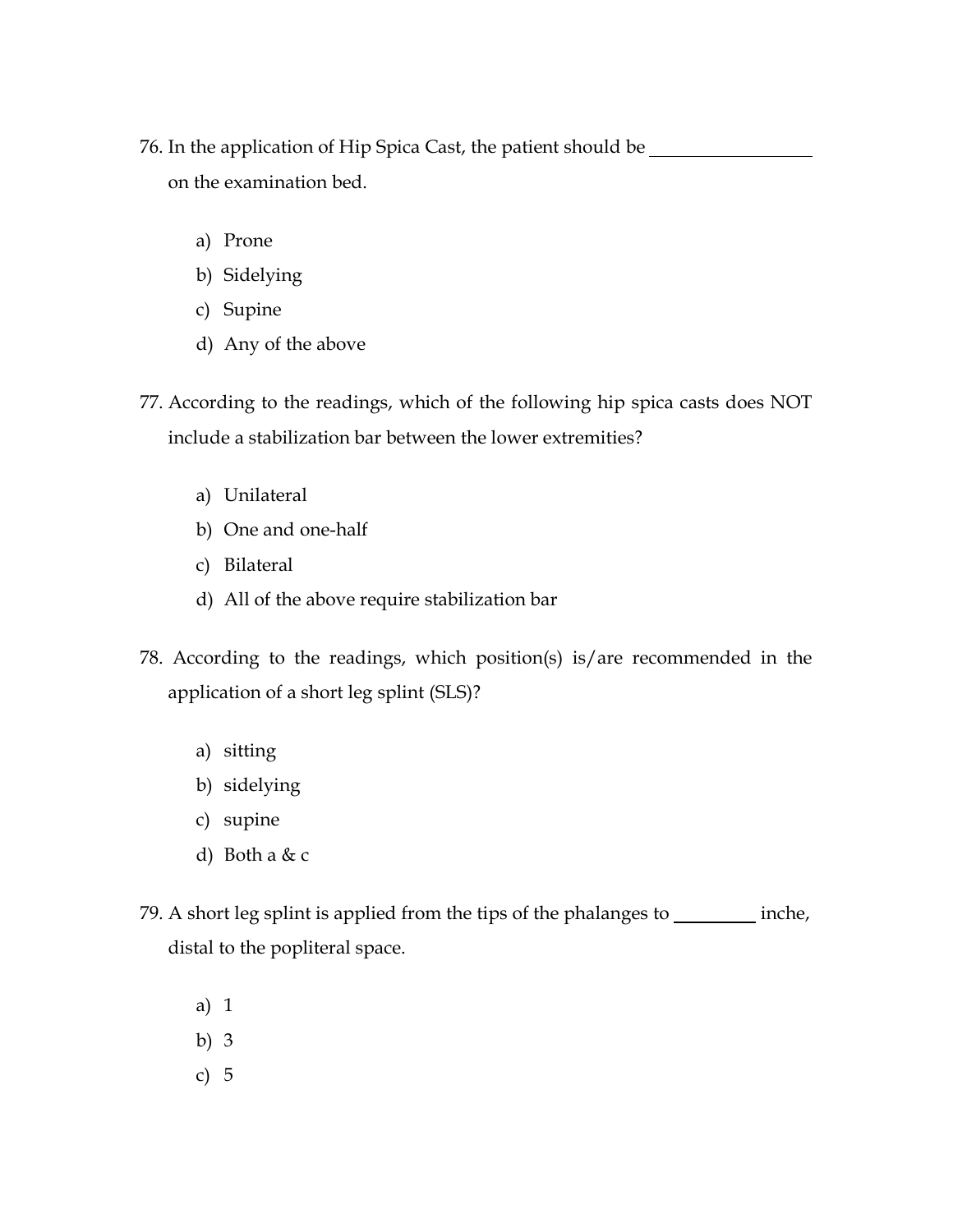- d) 7
- 80. A posterior splint is secured to the patient's injured leg with ankle immobilized at \_\_\_\_\_\_\_\_\_\_\_\_\_ degrees
	- a) 45
	- b) 90
	- c) 135
	- d) 180
- 81. The nerve is located on the lateral side of the knee and if compressed may cause neurologic compromise.
	- a) Tibial
	- b) Malleolar
	- c) Peroneal
	- d) Axillary
- 82. In the application of a Long Arm Posterior Splint, the wrist is measured between degrees of dorsal extension.
	- a) 0-15
	- b) 15-30
	- c) 30-45
	- d) 45-90
- 83. In the application of Long Arm Posterior Splint, the elbow is measured at degrees of Flexion.
	- a) 45
	- b) 90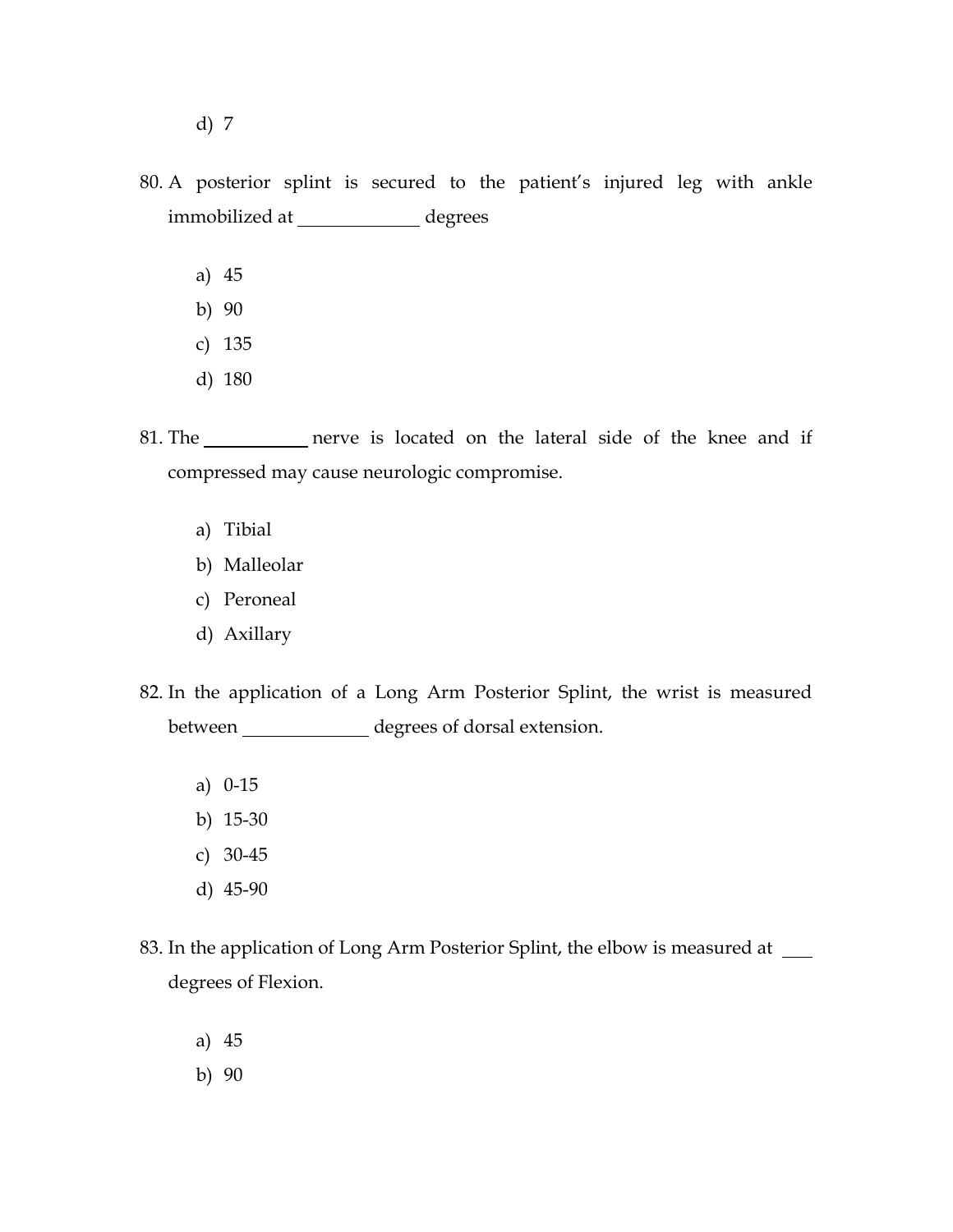- c) 0
- d) 135
- 84. Which of the following is/are goniometric measurement considerations in the application of a Long Arm Posterior Splint?
	- a) Stationary arm bisects the humerus
	- b) Moving arm bisects the 2nd & 3rd metacarpals
	- c) Protractor is placed at olecranon process
	- d) All of the above.
- 85. When applying a gutter splint, the wrist is measured between degrees of dorsal extension.
	- a) 0-15
	- b) 15-30
	- c) 30-45
	- d) 45-90
- 86. In the application of a gutter splint, the 4<sup>th</sup> and 5<sup>th</sup> metacarpals are measure between \_\_\_\_\_\_\_\_\_\_\_\_\_\_ degrees of Flexion.
	- a) 0-30
	- b) 30-60
	- c) 70-90
	- d) Fully Flexed
- 87. Which of the following is consistent with the application of a short arm volar splint?
	- a) Splint is applied 1" distal to cubital space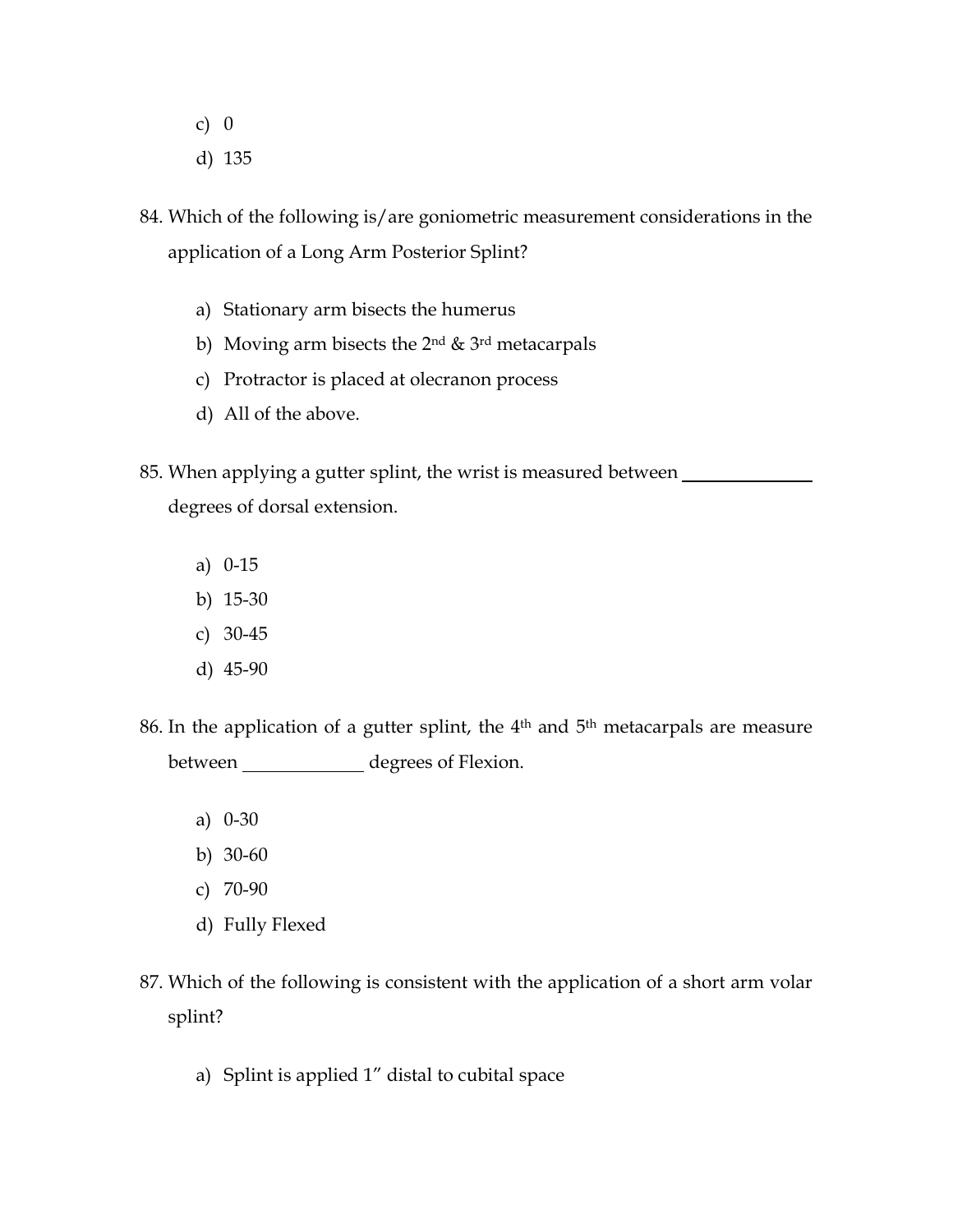- b) Wrist is measured 0-15 degrees of dorsal extension
- c) Fingers & thumb have full ROM
- d) Wrist absent of ulnar/radial deviation
- e) All of the above
- 88. In the application of sugar tong splint, the elbow is immobilized in what position?
	- a) 45 degrees
	- b) 90 degrees
	- c) 135 degree
	- d) Full extension
- 89. Which of the following is NOT consistent with the application of a sugar tong splint?
	- a) applied base of MCP joints to distal palmar crease
	- b) capillary refill is applied following application
	- c) wrist is immobilized between 15-30 degrees
	- d) All of the above
- 90. According to the readings, a Long Leg Splint is generally applied to which surface area?
	- a) anterior
	- b) posterior
	- c) medial
	- d) lateral

91. In the application of a long leg splint, how is the ankle usually position?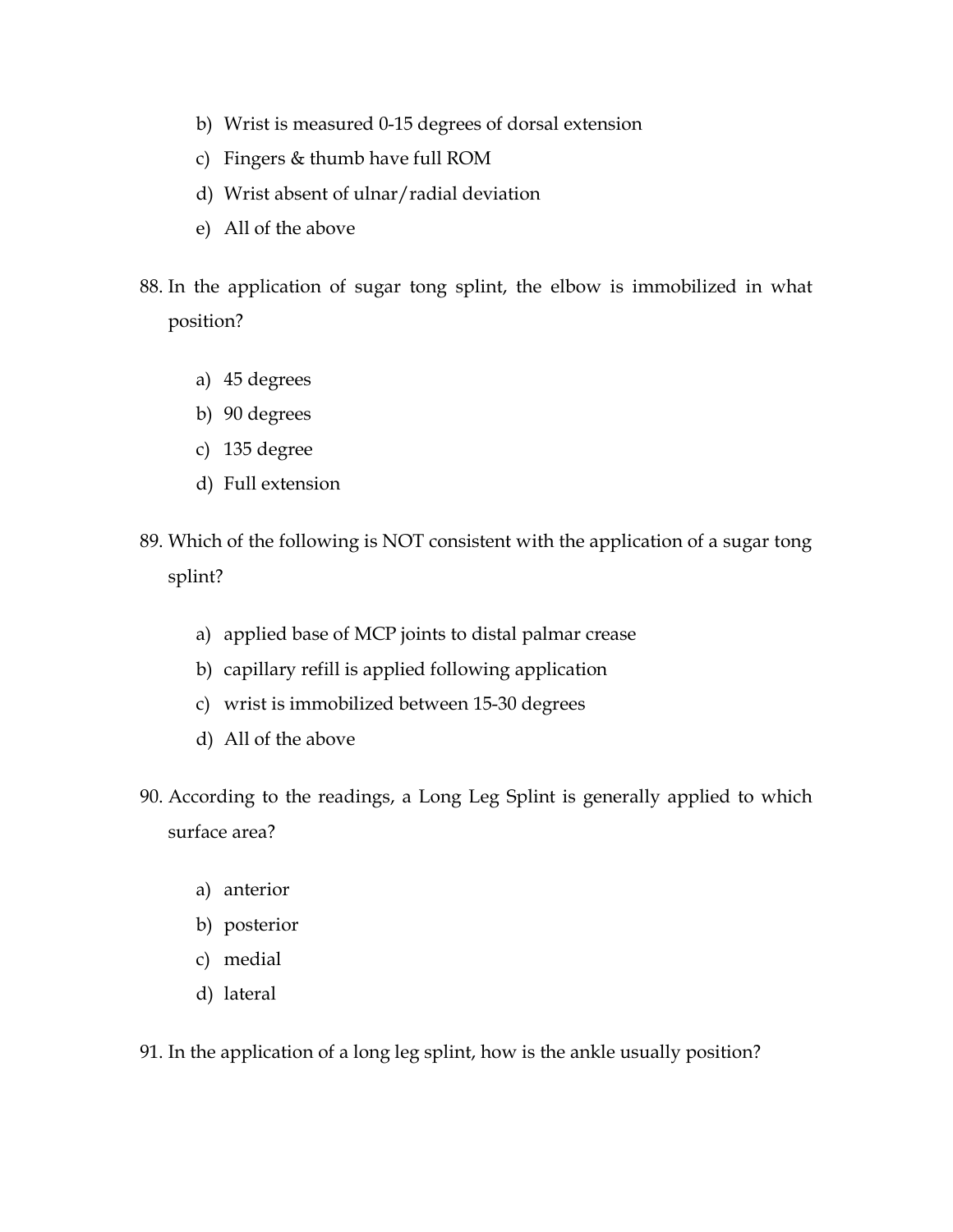- a) Slight equinas
- b) 90 degrees
- c) Neutral
- d) b & c only
- 92. In the application of a long leg splint, the knee is flexed between \_\_\_\_\_\_\_\_ degrees.
	- a) 0-15
	- b) 15-30
	- c) 30-45
	- d) 45-90
- 93. Which of the following is/are instructions for patients follow long leg splint application?
	- a) Instruct patient to use crutches when walking
	- b) Instruct patient not to stick objects into cast
	- c) Instruct patient to keep leg elevated
	- d) Instruct patient to contact clinic/facility with any concerns
	- e) All of the above
- 94. Which of the following is/are suggested when applying a compression dressing with a plaster splint?
	- a) For leg application, use purified cotton (Robert Jones)
	- b) Splint secured with elastic bandages
	- c) For hand application, use kerlix fluffs
	- d) All of the above
- 95. Which of the following standards may be incorporated when bivalving a cast?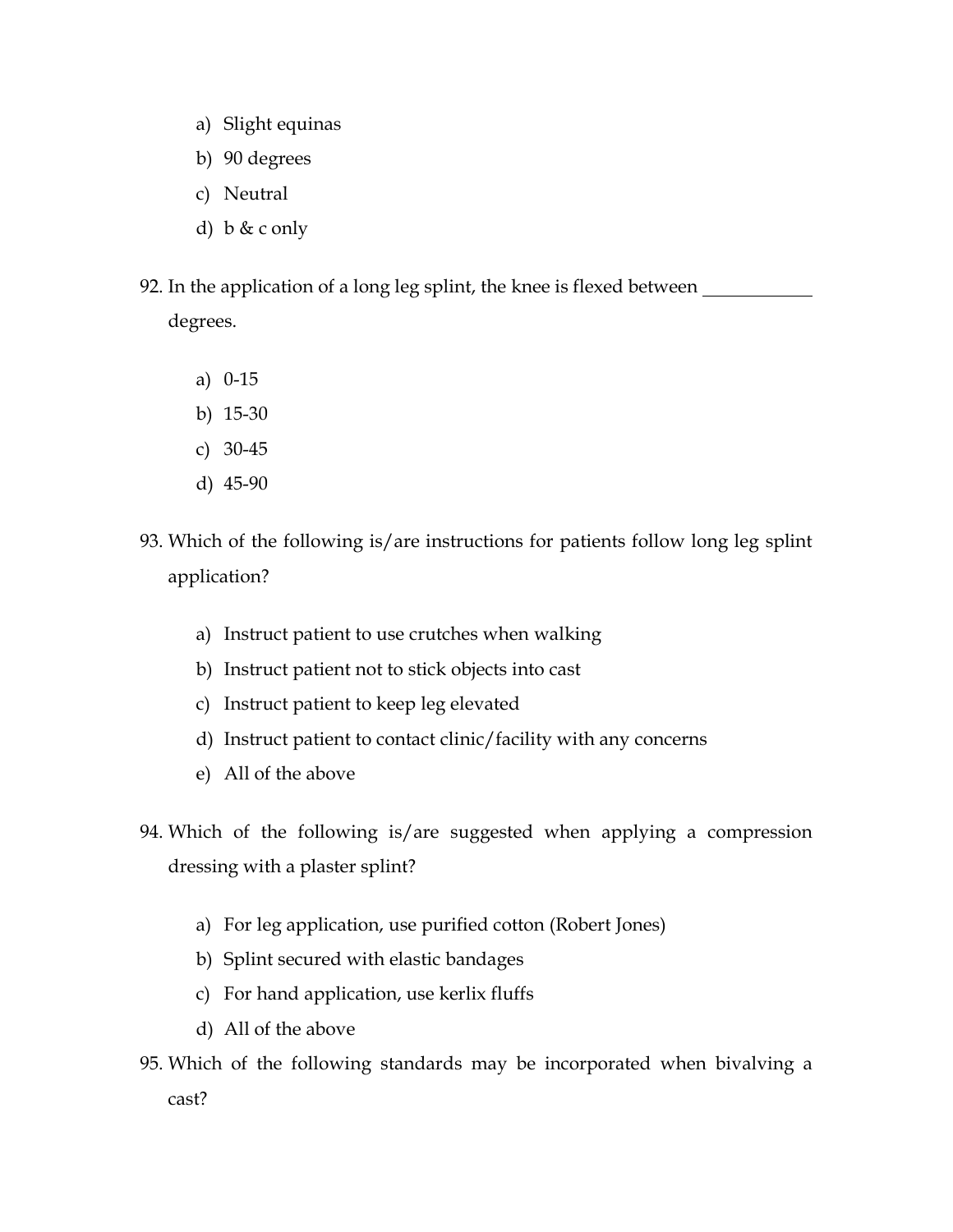- a) cast is cut medial/lateral or anterior/posterior
- b) cast may be opened with a "duck bill"
- c) Patient may be sitting or supine
- d) All of the above

96. Which of the following is an EXCEPTION when cutting a cast to "bivalve"?

- a) Cut medial & lateral
- b) Do not drag cast saw along cutting area
- c) Long arm cast cut anterior/posterior
- d) Cut in a straight line and away from patient
- 97. Which of the following equipment may be required when settling up an orthopedic bed with a trapeze?
	- a) Cross clamps
	- b) Orthopedic bed
	- c) Trapeze with hand grip
	- d) Long plain bars
	- e) All of the above
- 98. Which of the following individuals is responsible for illustrating/drawing the transverse line required when "wedging" a cast?
	- a) Orthopedic Tech
	- b) Physician
	- c) Registered Nurse
	- d) Any of the above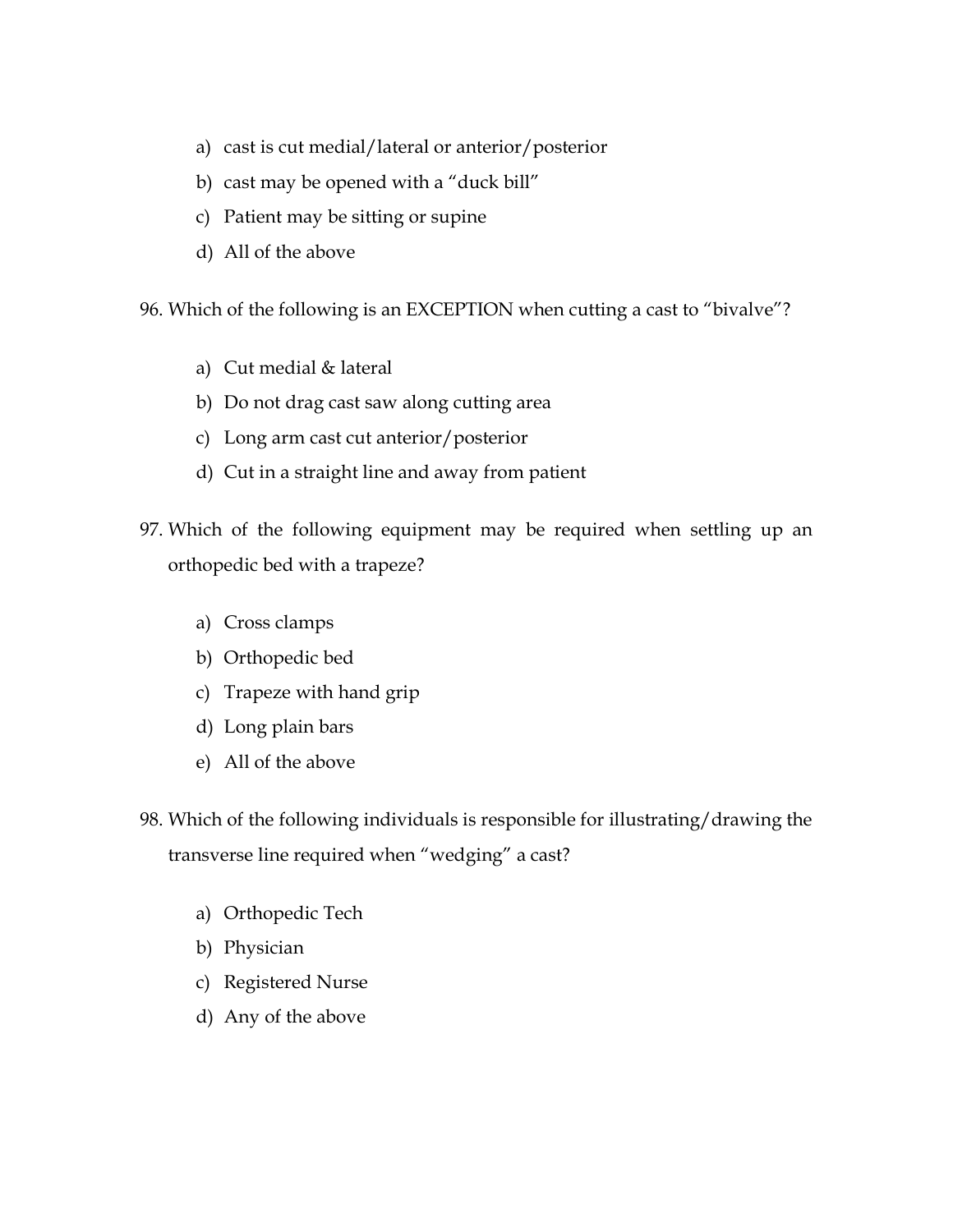- 99. The Total Contact Cast is used "exclusively" for which patient population listed below?
	- a) diabetics
	- b) degenerative joint disease
	- c) malingering patients
	- d) hemophiliacs
- 100. Which of the following should be incorporated following total contact cast application?
	- a) Cast shoe
	- b) podiatric massage
	- c) crutch ambulation instruction
	- d) a & c only
- 101. Which of the following is NOT a performance standard in the application of an upper extremity coaptation splint?
	- a) Immobilized 1" superior to AC joint
	- b) Splint allows full shoulder ROM
	- c) Elbow positioned at 90° degree angle
	- d) None of the above
- 102. Which of the following is/are consideration(s) when applying a coaptation splint/sling?
	- a) Elderly population
	- b) Fracture severity
	- c) Patients Comfort
	- d) Physician preference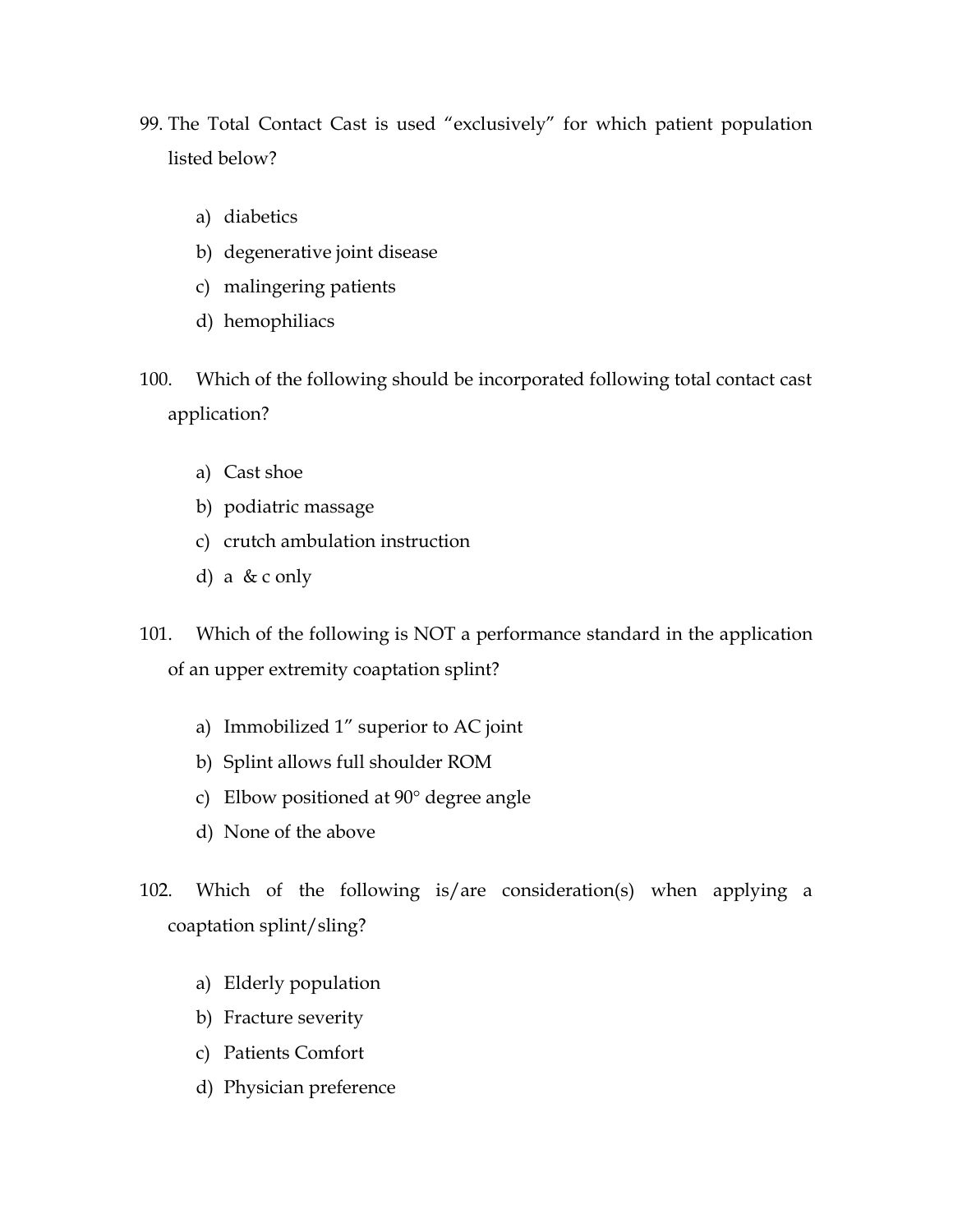- e) Any of the above
- 103. A Patella Tendon Bearing Cast includes 2-3 inches \_\_\_\_\_\_\_\_ to femoral condyles.
	- a) distal
	- b) inferior
	- c) proximal
	- d) superior

104. The Patella Tendon Bearing Cast will:

- a) Eliminate rotation of tibia
- b) Allow for full knee extension
- c) Immobilize ankle at a 90° degree angle
- d) All of the above
- 105. A Quadrilateral Thigh Bearing Cast is flared **inches proximal to** the greater trochanter.
	- a) 3
	- b) 5
	- c) 7
	- d) 9
- 106. A Quadrilateral Thigh Bearing Cast will incorporate hinges to which anatomic area(s)?
	- a) Medial
	- b) Posterior
	- c) Lateral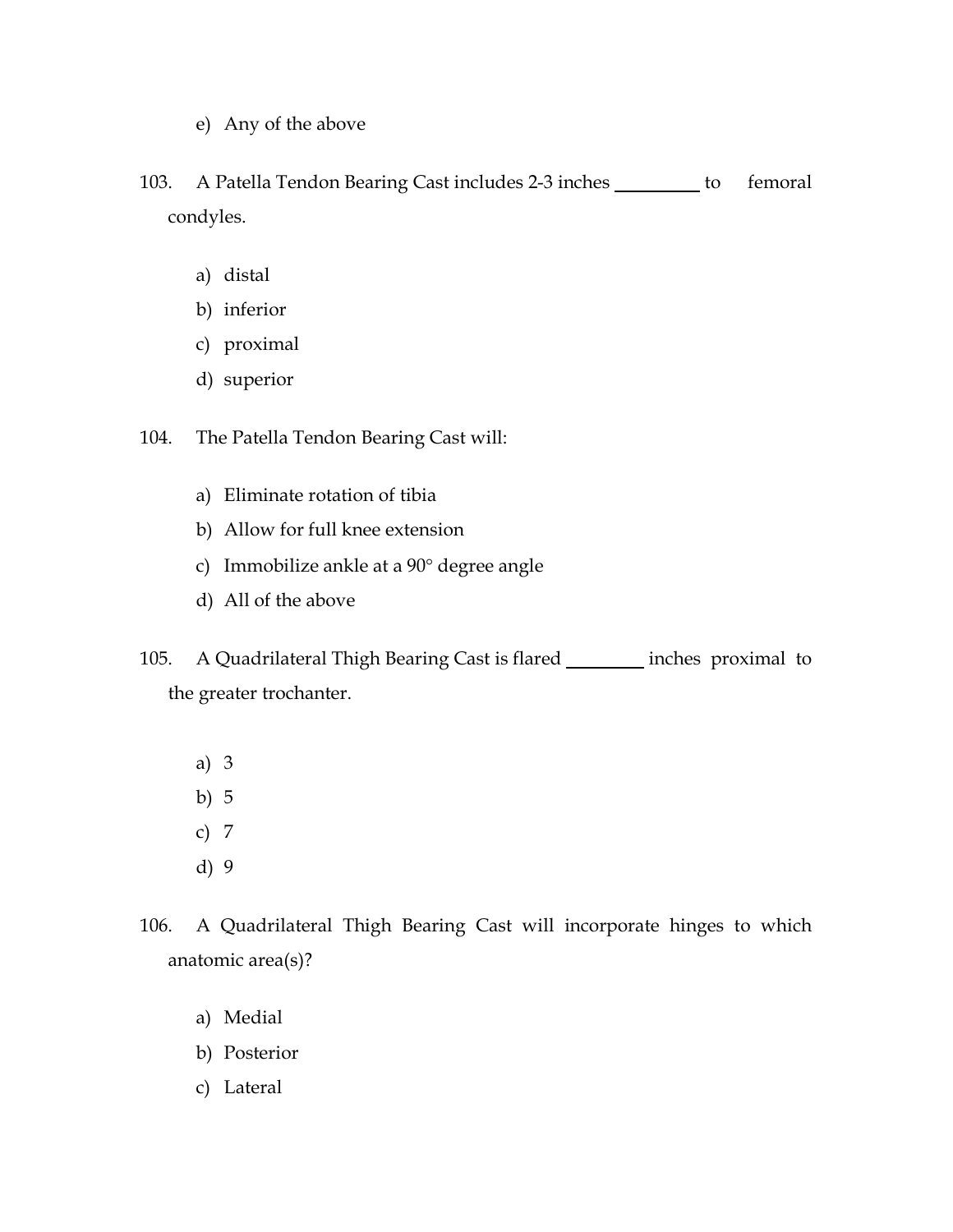- d) a & c
- 107. When applying a short arm cast with finger outrigger, the aluminum splint is secured to which area of the cast?
	- a) palmar
	- b) volar
	- c) superior
	- d) inferior
- 108. A short arm radial gutter cast will incorporate which of the following anatomic areas of the hand?
	- a) volar
	- b) inferior
	- c) dorsal
	- d) superior
- 109. Which of the following is/are included in the performance steps necessary in applying a short arm radial gutter cast?
	- a) No radial/ulnar deviation
	- b) 1st & 2nd phalanges measured between 70-90 degrees flexion
	- c) 0-15 degrees dorsal extension
	- d) All of the above
- 110. In the application of a Short Arm Cobra Cast, the phalanges are measured between degrees of flexion.
	- a) 0-30
	- b) 30-60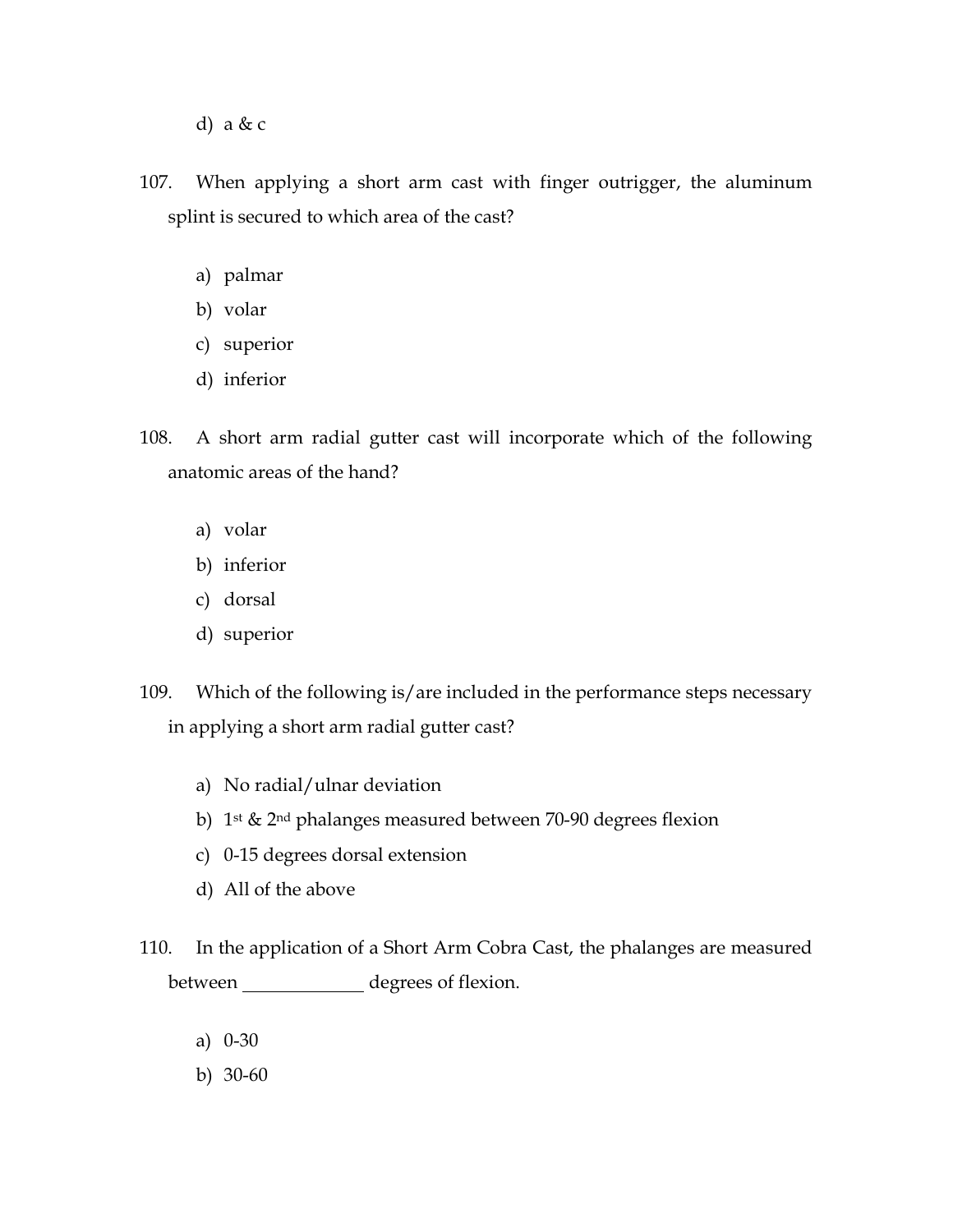- c) 70-90
- d) Fully Clinched
- 111. Which of the following is NOT accurate in the application of a Short Arm Thumb Spica Cast?
	- a) Wrist immobilized 0-15 flexion
	- b) Free ROM at elbow
	- c) Entire distal phalanx of thumb uncovered
	- d) Cast ends 1" distal to elbow bend
- 112. Which of the following is NOT correct in the application of a Long Arm Thumb Spica Cast?
	- a) Elbow is immobilized at 90°
	- b) Wrist is immobilized between 0-15° extension
	- c) Ulnar/radical deviation eliminated
	- d) Cast eliminates thumb & wrist rotation
- 113. In applying a long arm thumb spica cast, the cast extends inches distal to the axilla.
	- a) 2
	- b) 4
	- c) 8
	- d) 12
- 114. The Double Sugar Tong Splint is applied:
	- a) From the base of MCP joints
	- b) posteriorly around the elbow to distal palmar crease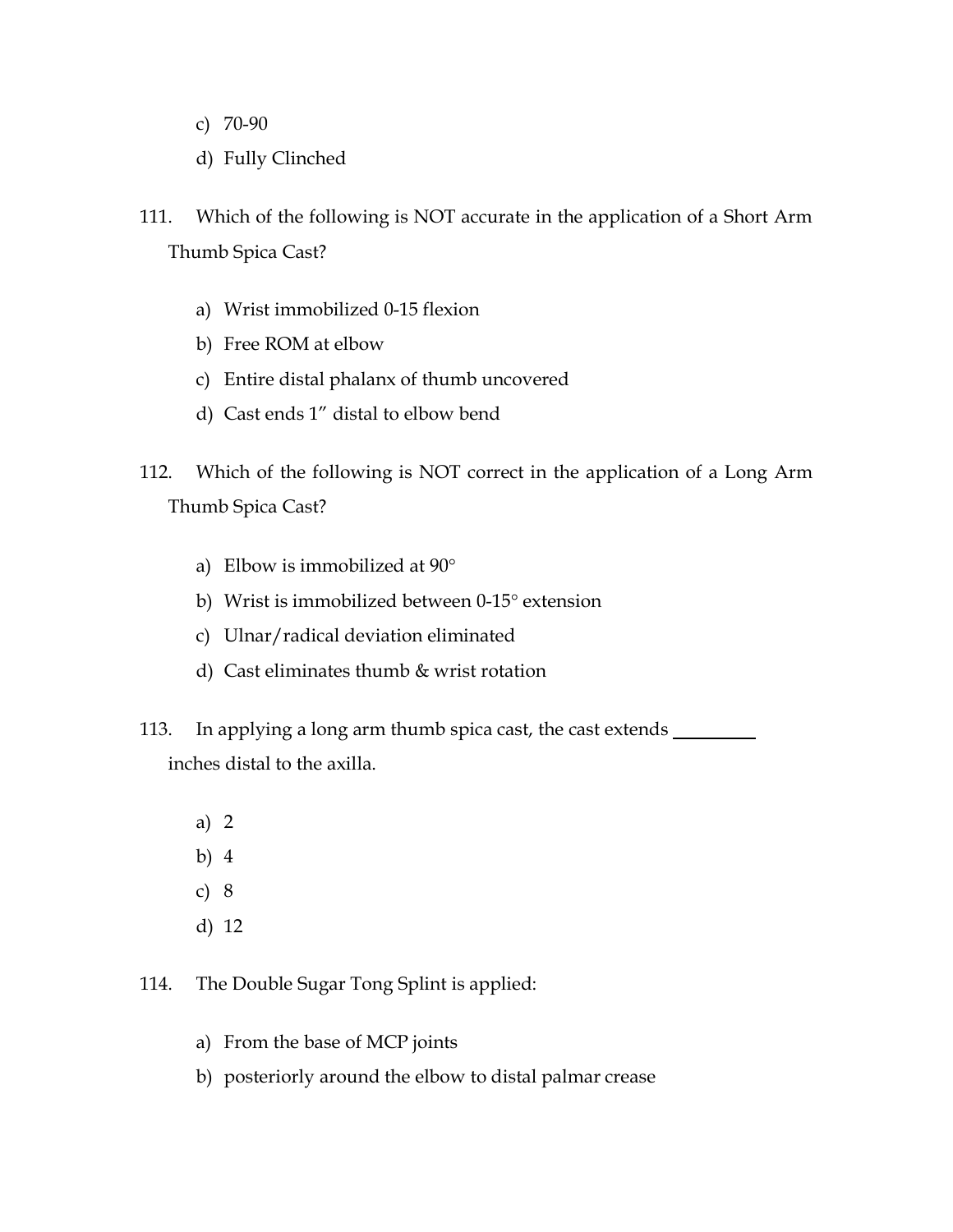- c) From the base of deltoid to 2" distal to axilla
- d) With elbow flexed at 90 degrees
- e) All of the above

115. How many digits are secured in the application of finger traction?

- a) 2
- b) 3
- c) 4
- d) 5
- e) All of the above

Matching: Please place the following general performance standards into order of application:

| 116. | a. Provide written verbal instruction on cast care |
|------|----------------------------------------------------|
| 117. | b. Explain procedure to patient care               |
| 118. | c. Check capillary refill                          |
| 119. | d. Receive orders from physician                   |
| 120. | e. Gather equipment & Supplies                     |
| 121. | f. Laminate fiberglass materials                   |
| 122. | g. Administer ambulatory aids as necessary         |
| 123. | h. Inspect injured area                            |
| 124. | <i>i.</i> Apply fiberglass materials               |
| 125. | j. Mold fiberglass materials                       |

## Answer Key

- 116. d
- 117. b